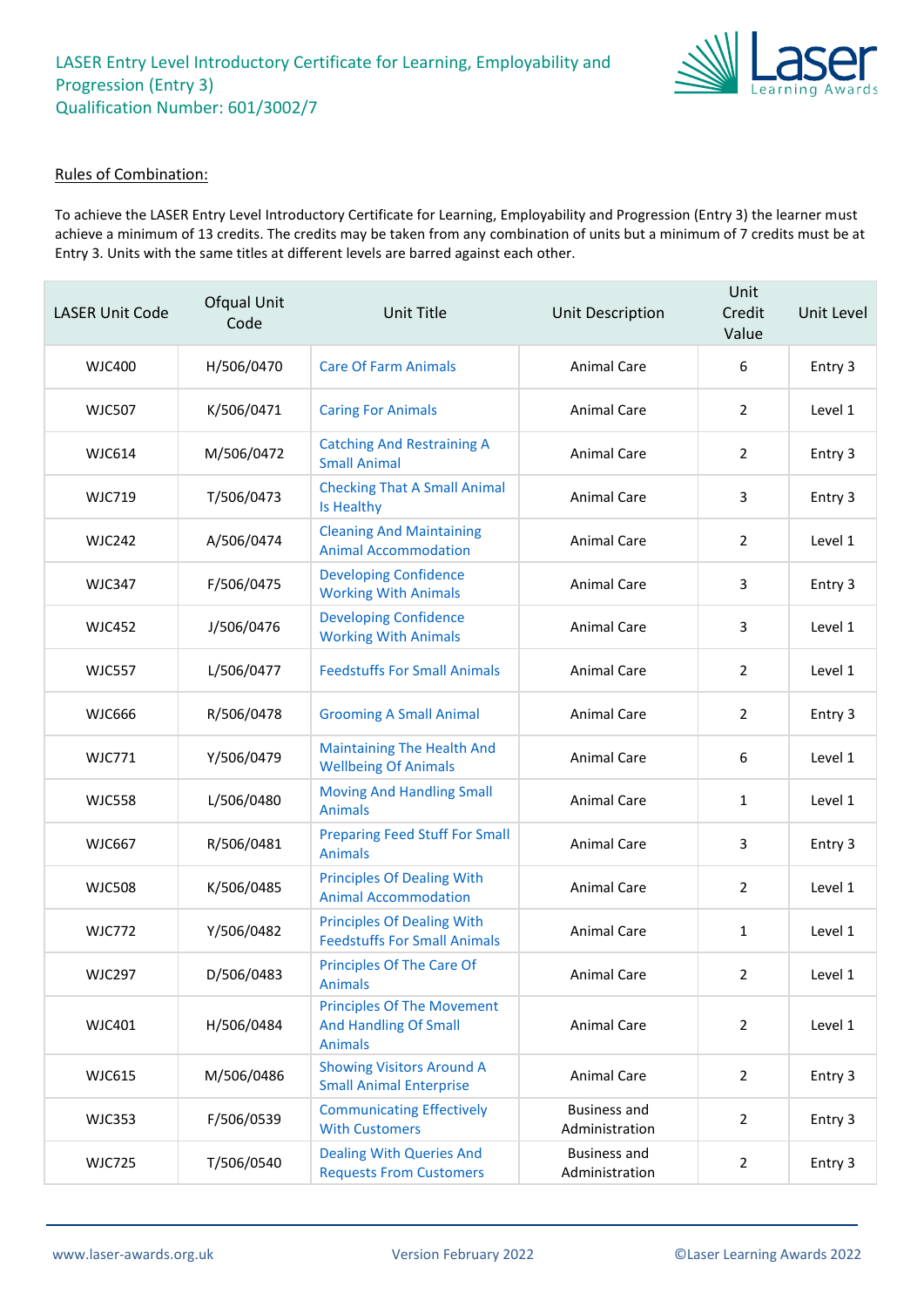

| <b>LASER Unit Code</b> | <b>Ofqual Unit</b><br>Code | <b>Unit Title</b>                                                                                                                          | Unit Description                      | Unit<br>Credit<br>Value | Unit Level |
|------------------------|----------------------------|--------------------------------------------------------------------------------------------------------------------------------------------|---------------------------------------|-------------------------|------------|
| <b>WJC249</b>          | A/506/0541                 | <b>Effective Relationships With</b><br><b>Customers And Colleagues</b>                                                                     | <b>Business and</b><br>Administration | $\overline{2}$          | Entry 3    |
| <b>WJC354</b>          | F/506/0542                 | <b>Handling Mail</b>                                                                                                                       | <b>Business and</b><br>Administration | $\overline{2}$          | Level 1    |
| <b>WJC457</b>          | J/506/0543                 | <b>Handling Telephone Calls</b><br><b>From Customers</b>                                                                                   | <b>Business and</b><br>Administration | $\overline{2}$          | Entry 3    |
| <b>WJC563</b>          | L/506/0544                 | <b>Principles Of Sales</b>                                                                                                                 | <b>Business and</b><br>Administration | $\overline{2}$          | Level 1    |
| <b>WJC673</b>          | R/506/0545                 | <b>Professional Behaviour In An</b><br><b>Office Environment</b>                                                                           | <b>Business and</b><br>Administration | $\mathbf{1}$            | Entry 3    |
| <b>WJC778</b>          | Y/506/0546                 | <b>Reception And Filing Skills</b>                                                                                                         | <b>Business and</b><br>Administration | 3                       | Entry 3    |
| <b>WJC302</b>          | D/506/0547                 | <b>Reception Skills</b>                                                                                                                    | <b>Business and</b><br>Administration | $\overline{2}$          | Level 1    |
| <b>WJC513</b>          | K/506/0549                 | <b>Understanding Business</b>                                                                                                              | <b>Business and</b><br>Administration | 3                       | Level 1    |
| <b>WJC407</b>          | H/506/0548                 | <b>Understanding Business</b><br>Communication                                                                                             | <b>Business and</b><br>Administration | 3                       | Level 1    |
| <b>WJC303</b>          | D/506/0550                 | <b>Understanding Business</b><br><b>Language And Terminology</b>                                                                           | <b>Business and</b><br>Administration | 3                       | Level 1    |
| <b>WJC408</b>          | H/506/0551                 | <b>Understanding Business</b><br><b>Meeting Techniques</b>                                                                                 | <b>Business and</b><br>Administration | 3                       | Level 1    |
| <b>WJC514</b>          | K/506/0552                 | <b>Understanding Enterprise</b>                                                                                                            | <b>Business and</b><br>Administration | $\overline{2}$          | Level 1    |
| <b>WJC620</b>          | M/506/0553                 | <b>Using A Filing System</b>                                                                                                               | <b>Business and</b><br>Administration | $\overline{2}$          | Level 1    |
| <b>WJC726</b>          | T/506/0554                 | <b>Using Office Equipment</b>                                                                                                              | <b>Business and</b><br>Administration | $\overline{2}$          | Entry 3    |
| <b>WJC250</b>          | A/506/0555                 | <b>Using Office Equipment</b>                                                                                                              | Business and<br>Administration        | $\overline{2}$          | Level 1    |
| <b>WJC281</b>          | A/506/0961                 | <b>Dementia Awareness</b>                                                                                                                  | Child, Health and Social<br>Care      | 3                       | Level 1    |
| <b>WJC490</b>          | J/506/0963                 | Health And Safety In Health,<br><b>Social Care And Children's</b><br><b>And Young People's Settings</b>                                    | Child, Health and Social<br>Care      | 3                       | Entry 3    |
| <b>WJC596</b>          | L/506/0964                 | <b>Learning Disability</b>                                                                                                                 | Child, Health and Social<br>Care      | 3                       | Level 1    |
| <b>WJC703</b>          | R/506/0965                 | <b>Mental Health</b>                                                                                                                       | Child, Health and Social<br>Care      | $\overline{3}$          | Level 1    |
| <b>WJC809</b>          | Y/506/0966                 | <b>Physical Disability</b>                                                                                                                 | Child, Health and Social<br>Care      | 3                       | Level 1    |
| <b>WJC332</b>          | D/506/0967                 | <b>Preparing Nutritious Food For</b><br><b>Children And Young People</b>                                                                   | Child, Health and Social<br>Care      | 4                       | Entry 3    |
| <b>WJC437</b>          | H/506/0968                 | <b>Principles And Values In</b><br><b>Health And Social Care, Adults</b><br>And Children And Young<br>People, Early Years And<br>Childcare | Child, Health and Social<br>Care      | $\overline{2}$          | Entry 3    |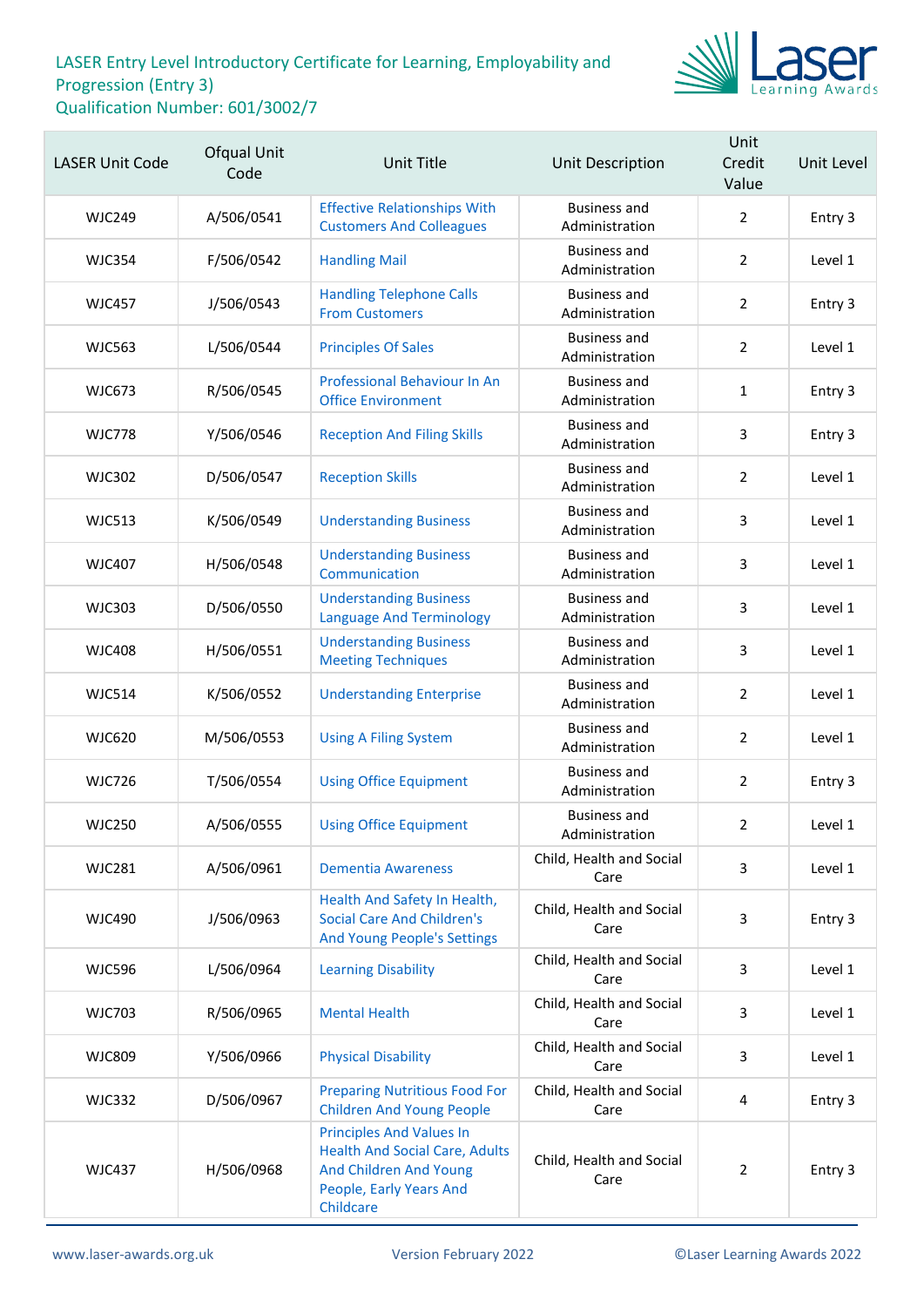

| <b>LASER Unit Code</b> | Ofqual Unit<br>Code | Unit Title                                                                                                                                      | <b>Unit Description</b>                      | Unit<br>Credit<br>Value | Unit Level |
|------------------------|---------------------|-------------------------------------------------------------------------------------------------------------------------------------------------|----------------------------------------------|-------------------------|------------|
| <b>WJC542</b>          | K/506/0969          | <b>Protection And Safeguarding</b><br>In Health And Social Care<br><b>Adults And Children And</b><br>Young People, Early Years And<br>Childcare | Child, Health and Social<br>Care             | $\overline{2}$          | Entry 3    |
| <b>WJC333</b>          | D/506/0970          | <b>Skills In Caring For Young</b><br>Children                                                                                                   | Child, Health and Social<br>Care             | 3                       | Level 1    |
| <b>WJC438</b>          | H/506/0971          | The Adult Social Care Sector                                                                                                                    | Child, Health and Social<br>Care             | $\mathbf{1}$            | Level 1    |
| <b>WJC543</b>          | K/506/0972          | The Development Of<br>Intellectual, Language And<br><b>Communication Skills In</b><br>Children                                                  | Child, Health and Social<br>Care             | 3                       | Level 1    |
| <b>WJC757</b>          | T/506/0974          | <b>Understanding Child</b><br>Development                                                                                                       | Child, Health and Social<br>Care             | 3                       | Level 1    |
| <b>WJC282</b>          | A/506/0975          | <b>Understanding Growth And</b><br><b>Social And Emotional</b><br>Development In Children                                                       | Child, Health and Social<br>Care             | 3                       | Level 1    |
| <b>WJC385</b>          | F/506/0976          | <b>Understanding Human</b><br><b>Growth And Development</b>                                                                                     | Child, Health and Social<br>Care             | 3                       | Entry 3    |
| <b>WJC491</b>          | J/506/0977          | <b>Understanding Play</b>                                                                                                                       | Child, Health and Social<br>Care             | 3                       | Level 1    |
| <b>WJC597</b>          | L/506/0978          | <b>Using Craft Activities With</b><br><b>Children And Young People</b>                                                                          | Child, Health and Social<br>Care             | 3                       | Level 1    |
| <b>WJC704</b>          | R/506/0979          | <b>Working In Health And Social</b><br><b>Care And Children's And</b><br><b>Young People's Settings</b>                                         | Child, Health and Social<br>Care             | $\overline{2}$          | Entry 3    |
| <b>WJC622</b>          | M/506/0570          | <b>Assertiveness And Decision</b><br><b>Making Skills</b>                                                                                       | Choices, Goals and<br><b>Decision Making</b> | 3                       | Entry 3    |
| <b>WJC728</b>          | T/506/0571          | <b>Developing Personal</b><br><b>Development Skills</b>                                                                                         | Choices, Goals and<br><b>Decision Making</b> | 3                       | Level 1    |
| <b>WJC252</b>          | A/506/0572          | <b>Developing Personal</b><br><b>Development Skills</b>                                                                                         | Choices, Goals and<br><b>Decision Making</b> | 3                       | Level 2    |
| <b>WJC356</b>          | F/506/0573          | <b>Improving Assertiveness And</b><br><b>Decision Making</b>                                                                                    | Choices, Goals and<br><b>Decision Making</b> | 3                       | Level 1    |
| <b>WJC460</b>          | J/506/0574          | <b>Making Choices In Pursuit Of</b><br><b>Personal Goals</b>                                                                                    | Choices, Goals and<br><b>Decision Making</b> | 3                       | Entry 3    |
| <b>WJC566</b>          | L/506/0575          | <b>Making Choices In Pursuit Of</b><br><b>Personal Goals</b>                                                                                    | Choices, Goals and<br><b>Decision Making</b> | 3                       | Level 1    |
| <b>WJC676</b>          | R/506/0576          | <b>Personal Development</b>                                                                                                                     | Choices, Goals and<br><b>Decision Making</b> | $\mathbf 1$             | Entry 3    |
| <b>WJC780</b>          | Y/506/0577          | <b>Personal Development</b>                                                                                                                     | Choices, Goals and<br><b>Decision Making</b> | 3                       | Level 1    |
| <b>WJC305</b>          | D/506/0578          | <b>Recognising Own Skills For</b><br><b>Personal Development</b>                                                                                | Choices, Goals and<br><b>Decision Making</b> | 3                       | Entry 3    |
| <b>WJC410</b>          | H/506/0579          | <b>Reviewing And Reflecting On</b><br><b>Own Progress</b>                                                                                       | Choices, Goals and<br><b>Decision Making</b> | 3                       | Entry 3    |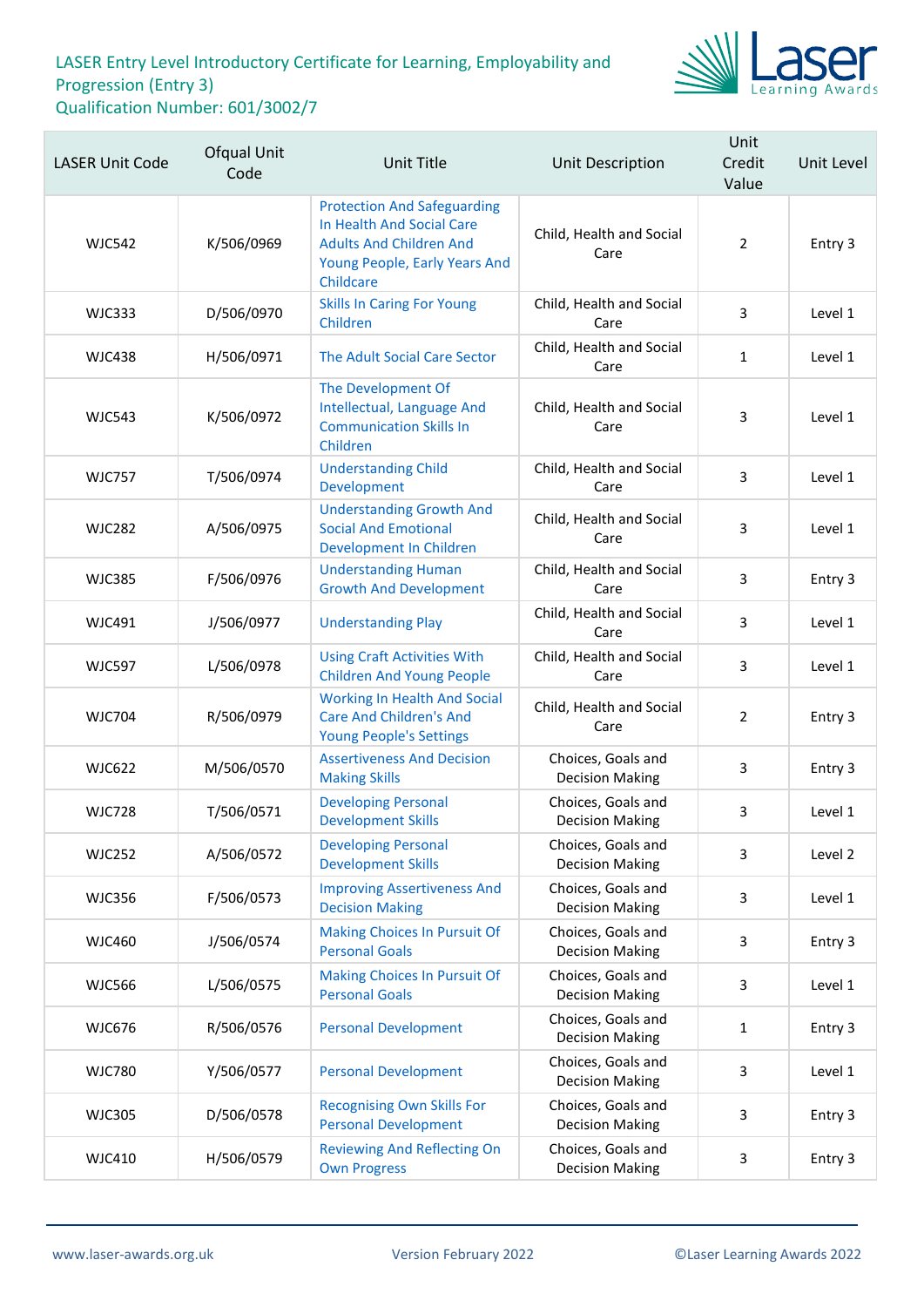

| <b>LASER Unit Code</b> | Ofqual Unit<br>Code | <b>Unit Title</b>                                                                      | Unit Description                             | Unit<br>Credit<br>Value | Unit Level |
|------------------------|---------------------|----------------------------------------------------------------------------------------|----------------------------------------------|-------------------------|------------|
| <b>WJC781</b>          | Y/506/0580          | <b>Setting Goals For Personal</b><br>Development                                       | Choices, Goals and<br><b>Decision Making</b> | 3                       | Entry 3    |
| <b>WJC306</b>          | D/506/0581          | <b>Setting Goals For Personal</b><br>Development                                       | Choices, Goals and<br><b>Decision Making</b> | 3                       | Level 1    |
| <b>WJC411</b>          | H/506/0582          | <b>Setting Targets</b>                                                                 | Choices, Goals and<br><b>Decision Making</b> | 3                       | Entry 3    |
| <b>WJC516</b>          | K/506/0583          | <b>Understanding Risk And</b><br><b>Making Personal Decisions</b>                      | Choices, Goals and<br><b>Decision Making</b> | 3                       | Level 1    |
| <b>WJC350</b>          | F/506/0508          | <b>Brickwork</b>                                                                       | <b>Construction and Trades</b><br>Α          | 3                       | Entry 3    |
| <b>WJC616</b>          | M/506/0505          | <b>Brickwork: Assisting</b><br><b>Workshop Practice</b>                                | <b>Construction and Trades</b><br>А          | 3                       | Entry 3    |
| <b>WJC722</b>          | T/506/0506          | <b>Brickwork: Building A Half</b><br><b>Brick Wall Three Courses High</b>              | <b>Construction and Trades</b><br>А          | 3                       | Entry 3    |
| <b>WJC245</b>          | A/506/0507          | <b>Brickwork: Building A Three</b><br><b>Brick Square Hollow Pillar</b>                | <b>Construction and Trades</b><br>Α          | $\overline{3}$          | Entry 3    |
| <b>WJC454</b>          | J/506/0509          | <b>Building And Construction</b>                                                       | <b>Construction and Trades</b><br>А          | 3                       | Entry 3    |
| <b>WJC246</b>          | A/506/0510          | <b>Building Methods And</b><br><b>Construction Technology</b>                          | <b>Construction and Trades</b><br>А          | 3                       | Level 1    |
| <b>WJC351</b>          | F/506/0511          | <b>Carpentry And Joinery</b>                                                           | <b>Construction and Trades</b><br>Α          | $\overline{3}$          | Entry 3    |
| <b>WJC455</b>          | J/506/0512          | <b>Carpentry Hand Skills</b>                                                           | <b>Construction and Trades</b><br>A          | 3                       | Level 1    |
| <b>WJC560</b>          | L/506/0513          | <b>Carrying Out Woodwork</b><br><b>Operations</b>                                      | <b>Construction and Trades</b><br>А          | 3                       | Entry 3    |
| <b>WJC775</b>          | Y/506/0515          | <b>Constructing A Cavity Wall</b><br><b>Using Bricklaying Skills</b>                   | <b>Construction and Trades</b><br>Α          | $\overline{3}$          | Level 1    |
| <b>WJC300</b>          | D/506/0516          | <b>Constructing A Half Brick Wall</b><br><b>Using Bricklaying Skills</b>               | <b>Construction and Trades</b><br><b>A</b>   | 3                       | Level 1    |
| <b>WJC404</b>          | H/506/0517          | <b>Constructing A One Brick</b><br><b>Wide Wall Using Bricklaying</b><br><b>Skills</b> | <b>Construction and Trades</b><br>Α          | 3                       | Level 1    |
| <b>WJC670</b>          | R/506/0514          | <b>Constructing A Timber</b><br>Product                                                | <b>Construction and Trades</b><br>Α          | 3                       | Level 1    |
| <b>WJC510</b>          | K/506/0518          | <b>Health And Safety:</b><br>Construction                                              | <b>Construction and Trades</b><br>A          | 3                       | Entry 3    |
| <b>WJC617</b>          | M/506/0519          | <b>Use Of Tools And Equipment</b><br><b>For Bricklaying</b>                            | <b>Construction and Trades</b><br>Α          | 3                       | Level 1    |
| <b>WJC405</b>          | H/506/0520          | <b>Using And Maintaining</b><br><b>Woodworking Tools</b>                               | <b>Construction and Trades</b><br>A          | 3                       | Level 1    |
| <b>WJC511</b>          | K/506/0521          | <b>Woodworking Skills</b>                                                              | <b>Construction and Trades</b><br>A          | 3                       | Level 1    |
| <b>WJC720</b>          | T/506/0487          | <b>Assembling Units For Interiors</b>                                                  | <b>Construction and Trades</b><br>В          | $\mathbf{1}$            | Level 1    |
| <b>WJC509</b>          | K/506/0504          | <b>Basic Electrical Practices</b>                                                      | <b>Construction and Trades</b><br>В          | $\mathbf{3}$            | Level 1    |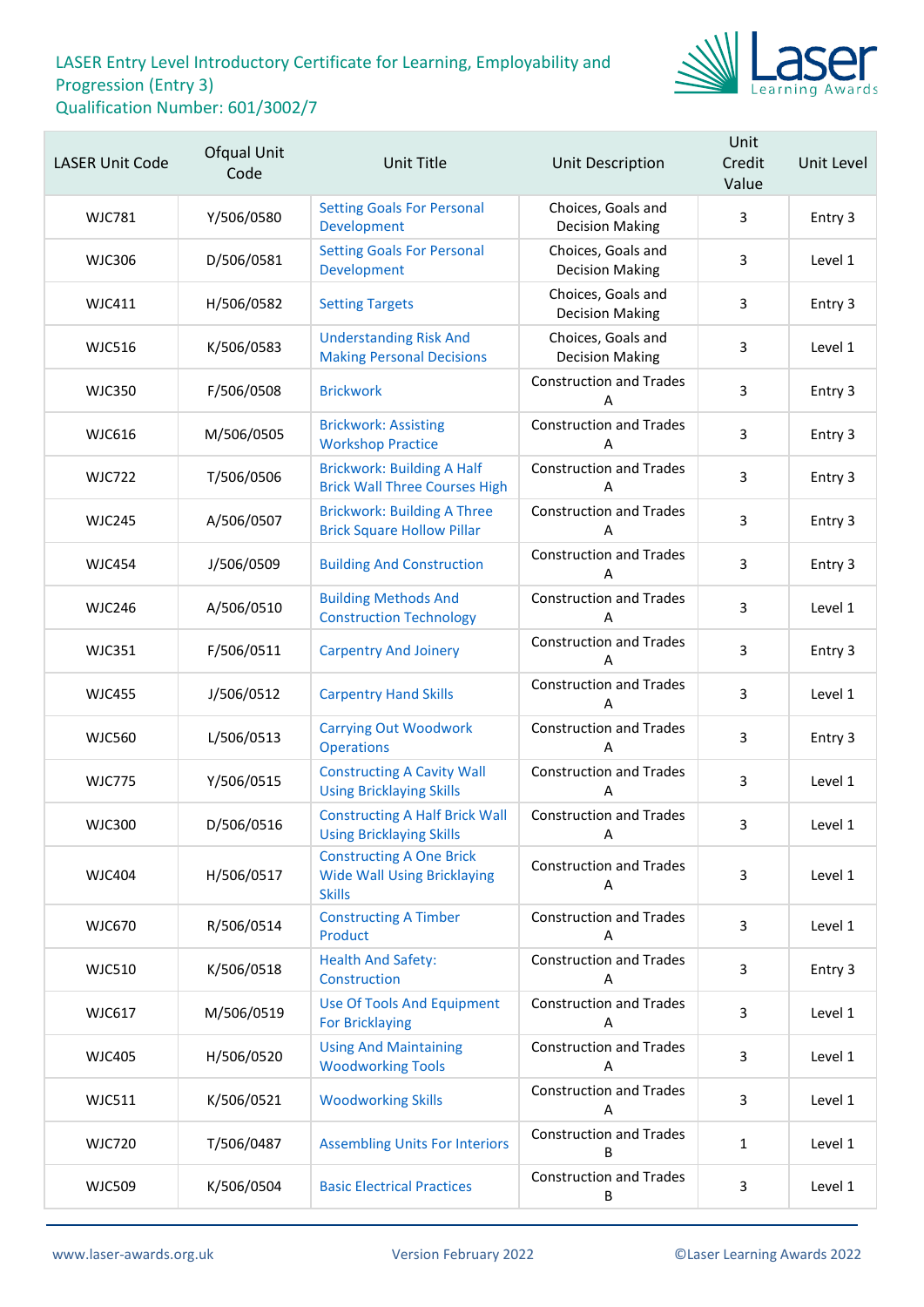

| <b>LASER Unit Code</b> | Ofqual Unit<br>Code | <b>Unit Title</b>                                                               | Unit Description                    | Unit<br>Credit<br>Value | Unit Level |
|------------------------|---------------------|---------------------------------------------------------------------------------|-------------------------------------|-------------------------|------------|
| <b>WJC243</b>          | A/506/0488          | <b>Fitting And Fixing Work</b><br><b>Surfaces</b>                               | <b>Construction and Trades</b><br>R | $\mathbf{1}$            | Level 1    |
| <b>WJC348</b>          | F/506/0489          | <b>Fitting Units For Interiors</b>                                              | <b>Construction and Trades</b><br>B | $\mathbf{1}$            | Level 1    |
| <b>WJC721</b>          | T/506/0490          | <b>Flooring Operations</b>                                                      | <b>Construction and Trades</b><br>B | 6                       | Entry 3    |
| <b>WJC244</b>          | A/506/0491          | <b>Painting And Decorating Skills</b>                                           | <b>Construction and Trades</b><br>B | 3                       | Entry 3    |
| <b>WJC349</b>          | F/506/0492          | <b>Plastering Techniques</b>                                                    | <b>Construction and Trades</b><br>B | 3                       | Level 1    |
| <b>WJC453</b>          | J/506/0493          | <b>Plumbing In A Sink</b>                                                       | <b>Construction and Trades</b><br>B | 4                       | Level 1    |
| <b>WJC559</b>          | L/506/0494          | <b>Preparing Walls For</b><br><b>Decoration</b>                                 | <b>Construction and Trades</b><br>B | $\mathbf{1}$            | Level 1    |
| <b>WJC668</b>          | R/506/0495          | <b>Thinking About Next Steps In</b><br><b>Construction Trades</b>               | <b>Construction and Trades</b><br>B | $\mathbf{1}$            | Entry 3    |
| <b>WJC773</b>          | Y/506/0496          | <b>Using Decorative Paint Effects</b><br><b>For Interior Walls</b>              | <b>Construction and Trades</b><br>R | 3                       | Level 1    |
| <b>WJC298</b>          | D/506/0497          | <b>Using Floor And Wall Tiling</b><br><b>Techniques</b>                         | <b>Construction and Trades</b><br>B | 3                       | Level 1    |
| <b>WJC402</b>          | H/506/0498          | <b>Using Painting Skills For</b><br><b>Interior Walls</b>                       | <b>Construction and Trades</b><br>B | 3                       | Level 1    |
| <b>WJC669</b>          | R/506/0500          | <b>Using Plastering Skills -</b><br><b>Floating Coat To An Attached</b><br>Pier | <b>Construction and Trades</b><br>В | 3                       | Level 1    |
| <b>WJC774</b>          | Y/506/0501          | <b>Using Plastering Skills -</b><br><b>Plastering To A Window</b><br>Reveal     | <b>Construction and Trades</b><br>В | 3                       | Level 1    |
| <b>WJC299</b>          | D/506/0502          | Wallpapering                                                                    | <b>Construction and Trades</b><br>В | 3                       | Entry 3    |
| <b>WJC403</b>          | H/506/0503          | Wallpapering                                                                    | <b>Construction and Trades</b><br>B | 3                       | Level 1    |
| <b>WJC456</b>          | J/506/0526          | Art And Design Project                                                          | <b>Creative Arts</b>                | 4                       | Level 1    |
| <b>WJC618</b>          | M/506/0522          | Art And Design Project In 2 Or<br><b>3 Dimensions</b>                           | <b>Creative Arts</b>                | 3                       | Entry 3    |
| <b>WJC723</b>          | T/506/0523          | Art And Design: Using Colour                                                    | <b>Creative Arts</b>                | 3                       | Entry 3    |
| <b>WJC247</b>          | A/506/0524          | <b>Ceramics</b>                                                                 | <b>Creative Arts</b>                | 3                       | Level 1    |
| <b>WJC352</b>          | F/506/0525          | <b>Clothing Design</b>                                                          | <b>Creative Arts</b>                | 3                       | Entry 3    |
| <b>WJC561</b>          | L/506/0527          | <b>Core Skills For Art And Craft</b>                                            | <b>Creative Arts</b>                | 3                       | Entry 3    |
| WJC671                 | R/506/0528          | <b>Craft Skills</b>                                                             | <b>Creative Arts</b>                | 3                       | Level 1    |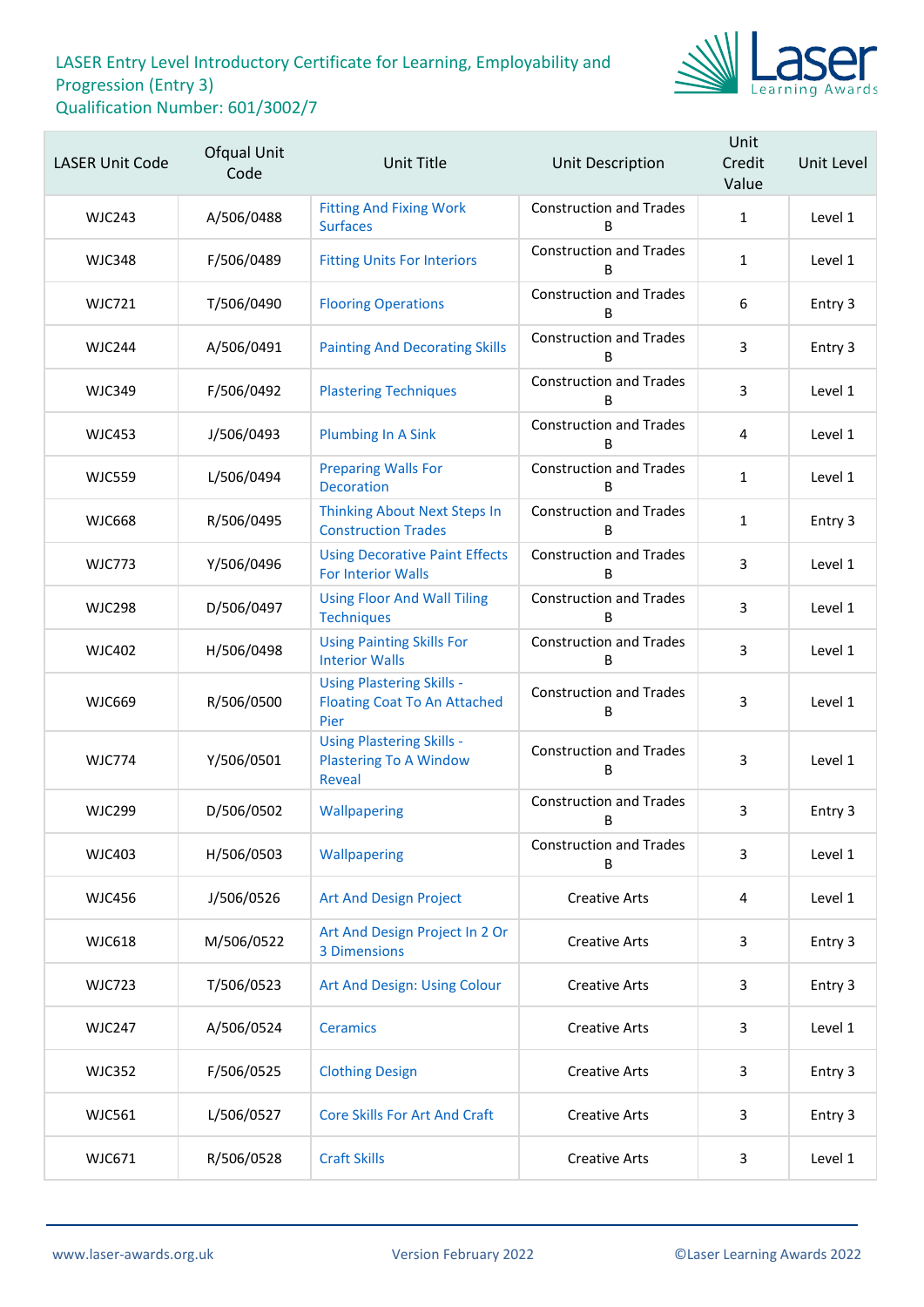

| <b>LASER Unit Code</b> | Ofqual Unit<br>Code | <b>Unit Title</b>                                                                                      | <b>Unit Description</b>   | Unit<br>Credit<br>Value | Unit Level |
|------------------------|---------------------|--------------------------------------------------------------------------------------------------------|---------------------------|-------------------------|------------|
| <b>WJC776</b>          | Y/506/0529          | <b>Developing Interior Design</b><br><b>Ideas</b>                                                      | <b>Creative Arts</b>      | 3                       | Level 1    |
| <b>WJC562</b>          | L/506/0530          | <b>Drawing And Painting</b>                                                                            | <b>Creative Arts</b>      | 3                       | Entry 3    |
| <b>WJC672</b>          | R/506/0531          | <b>Garment Making</b>                                                                                  | <b>Creative Arts</b>      | 3                       | Entry 3    |
| <b>WJC777</b>          | Y/506/0532          | <b>Graphic Design</b>                                                                                  | <b>Creative Arts</b>      | 3                       | Level 1    |
| WJC301                 | D/506/0533          | <b>Mixed Media In 2D</b>                                                                               | <b>Creative Arts</b>      | 3                       | Entry 3    |
| <b>WJC406</b>          | H/506/0534          | <b>Needle/Textile Crafts</b>                                                                           | <b>Creative Arts</b>      | 3                       | Entry 3    |
| <b>WJC512</b>          | K/506/0535          | Photography                                                                                            | <b>Creative Arts</b>      | 3                       | Level 1    |
| <b>WJC619</b>          | M/506/0536          | Sculpture                                                                                              | <b>Creative Arts</b>      | 3                       | Level 1    |
| WJC724                 | T/506/0537          | <b>Soft Furnishing</b>                                                                                 | <b>Creative Arts</b>      | 3                       | Entry 3    |
| <b>WJC248</b>          | A/506/0538          | <b>Using Tools And Equipment</b><br><b>For Garment Making</b>                                          | <b>Creative Arts</b>      | 3                       | Level 1    |
| <b>WJC750</b>          | T/506/0859          | <b>Carrying Out A Systematic</b><br><b>Cycle Check</b>                                                 | Cycle and Car Care        | 1                       | Level 1    |
| <b>WJC643</b>          | M/506/0861          | <b>Checking And Maintaining Car</b><br><b>Tyre Pressure And Tread</b>                                  | Cycle and Car Care        | 1                       | Entry 3    |
| <b>WJC751</b>          | T/506/0862          | <b>Checking And Maintaining Car</b><br><b>Tyre Pressure And Tread</b>                                  | Cycle and Car Care        | $\mathbf{1}$            | Level 1    |
| <b>WJC274</b>          | A/506/0863          | <b>Checking And Maintaining</b><br><b>Fluid Levels On A Car</b>                                        | Cycle and Car Care        | 1                       | Entry 3    |
| <b>WJC377</b>          | F/506/0864          | <b>Cleaning And Preparing A</b><br><b>Cycle For Use</b>                                                | <b>Cycle and Car Care</b> | 1                       | Entry 3    |
| <b>WJC481</b>          | J/506/0865          | <b>Lubricating And Tensioning A</b><br><b>Single Speed Cycle Chain</b>                                 | Cycle and Car Care        | $\mathbf{1}$            | Entry 3    |
| <b>WJC589</b>          | L/506/0866          | <b>Removing And Replacing A</b><br><b>Cycle Rim Brake Assembly</b>                                     | Cycle and Car Care        | $\overline{2}$          | Level 1    |
| <b>WJC694</b>          | R/506/0867          | <b>Removing And Replacing</b><br><b>Cycle Saddles And Seatposts</b><br><b>And Adjusting Handlebars</b> | Cycle and Car Care        | $\mathbf{1}$            | Entry 3    |
| <b>WJC801</b>          | Y/506/0868          | <b>Removing And Replacing</b><br><b>Cycle Wheels, Tyres And Inner</b><br><b>Tubes</b>                  | Cycle and Car Care        | $\mathbf{1}$            | Entry 3    |
| <b>WJC326</b>          | D/506/0869          | <b>Repairing A Cycle Puncture</b>                                                                      | Cycle and Car Care        | $\mathbf{1}$            | Level 1    |
| <b>WJG572</b>          | D/617/3831          | <b>Routine Motorcycle</b><br><b>Maintenance Processes And</b><br><b>Procedures</b>                     | Cycle and Car Care        | 4                       | Level 1    |
| <b>WJC327</b>          | D/506/0872          | <b>Routine Vehicle Checks</b>                                                                          | Cycle and Car Care        | $\overline{2}$          | Entry 3    |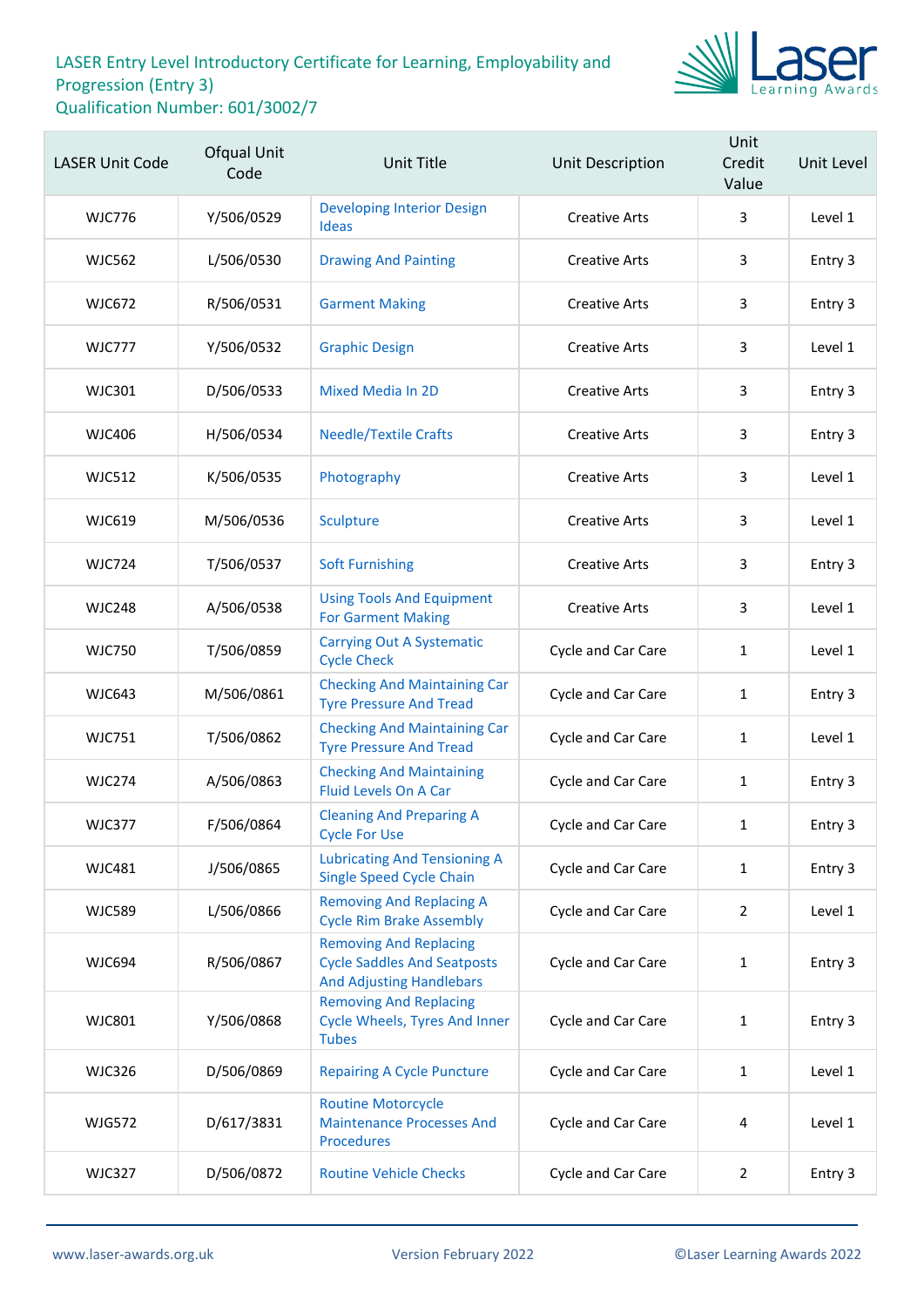

| <b>LASER Unit Code</b> | <b>Ofqual Unit</b><br>Code | Unit Title                                                             | Unit Description            | Unit<br>Credit<br>Value | Unit Level |
|------------------------|----------------------------|------------------------------------------------------------------------|-----------------------------|-------------------------|------------|
| <b>WJC431</b>          | H/506/0873                 | <b>Routine Wheel And Tyre</b><br><b>Checks</b>                         | Cycle and Car Care          | $\overline{2}$          | Entry 3    |
| <b>WJC533</b>          | K/506/0874                 | <b>Valeting A Car Interior</b>                                         | Cycle and Car Care          | 3                       | Entry 3    |
| <b>WJC275</b>          | A/506/0877                 | <b>Valeting A Vehicle</b>                                              | Cycle and Car Care          | 4                       | Level 1    |
| <b>WJC482</b>          | J/506/0879                 | <b>Vehicle Valeting</b>                                                | Cycle and Car Care          | 3                       | Entry 3    |
| <b>WJC378</b>          | F/506/0881                 | <b>Washing, Waxing And</b><br><b>Polishing A Car Exterior</b>          | Cycle and Car Care          | 4                       | Entry 3    |
| <b>WJG563</b>          | A/617/3562                 | <b>First Aid Requirements In The</b><br>Workplace                      | <b>Employability Skills</b> | $\mathbf{1}$            | Level 1    |
| <b>WJC634</b>          | M/506/0746                 | <b>Customer Service</b>                                                | <b>Employability Skills</b> | 3                       | Entry 3    |
| <b>WJC739</b>          | T/506/0747                 | <b>Customer Service</b>                                                | <b>Employability Skills</b> | 3                       | Level 1    |
| <b>WJC263</b>          | A/506/0748                 | <b>Developing Employability</b><br><b>Skills Through Group Work</b>    | <b>Employability Skills</b> | 3                       | Level 1    |
| <b>WJC369</b>          | F/506/0752                 | <b>Enterprise Activity: Producing</b><br><b>Products Or Services</b>   | <b>Employability Skills</b> | 3                       | Entry 3    |
| WJC471                 | J/506/0753                 | Health, Safety And First Aid At<br>Work                                | <b>Employability Skills</b> | 3                       | Level 1    |
| <b>WJC685</b>          | R/506/0755                 | <b>Negotiation Skills</b>                                              | <b>Employability Skills</b> | 3                       | Level 1    |
| <b>WJC316</b>          | D/506/0757                 | <b>Organisational Skills</b>                                           | <b>Employability Skills</b> | 3                       | Level 1    |
| <b>WJC423</b>          | H/506/0758                 | <b>Skills For Employability</b>                                        | <b>Employability Skills</b> | 3                       | Entry 3    |
| <b>WJC317</b>          | D/506/0760                 | <b>Time Management</b>                                                 | <b>Employability Skills</b> | 3                       | Level 1    |
| <b>WJC424</b>          | H/506/0761                 | <b>Understanding Time</b><br>Management In The<br>Workplace            | <b>Employability Skills</b> | $\overline{2}$          | Level 1    |
| <b>WJC528</b>          | K/506/0762                 | <b>Undertaking An Enterprise</b><br>Project                            | <b>Employability Skills</b> | 6                       | Entry 3    |
| <b>WJC741</b>          | T/506/0764                 | <b>Undertaking An Enterprise</b><br>Project                            | <b>Employability Skills</b> | 3                       | Level 1    |
| <b>WJC265</b>          | A/506/0765                 | <b>Undertaking An Enterprise</b><br>Project                            | <b>Employability Skills</b> | 3                       | Level 2    |
| <b>WJC797</b>          | Y/506/0823                 | <b>Beauty Care</b>                                                     | Hair and Beauty             | 3                       | Entry 3    |
| <b>WJC271</b>          | A/506/0829                 | <b>Creating And Maintaining</b><br><b>Retail Displays In The Salon</b> | Hair and Beauty             | $\overline{2}$          | Level 1    |
| <b>WJC748</b>          | T/506/0831                 | <b>Facial Cleansing, Toning And</b><br><b>Massage</b>                  | Hair and Beauty             | 3                       | Entry 3    |
| <b>WJC272</b>          | A/506/0832                 | <b>Hair Plaiting</b>                                                   | Hair and Beauty             | 3                       | Entry 3    |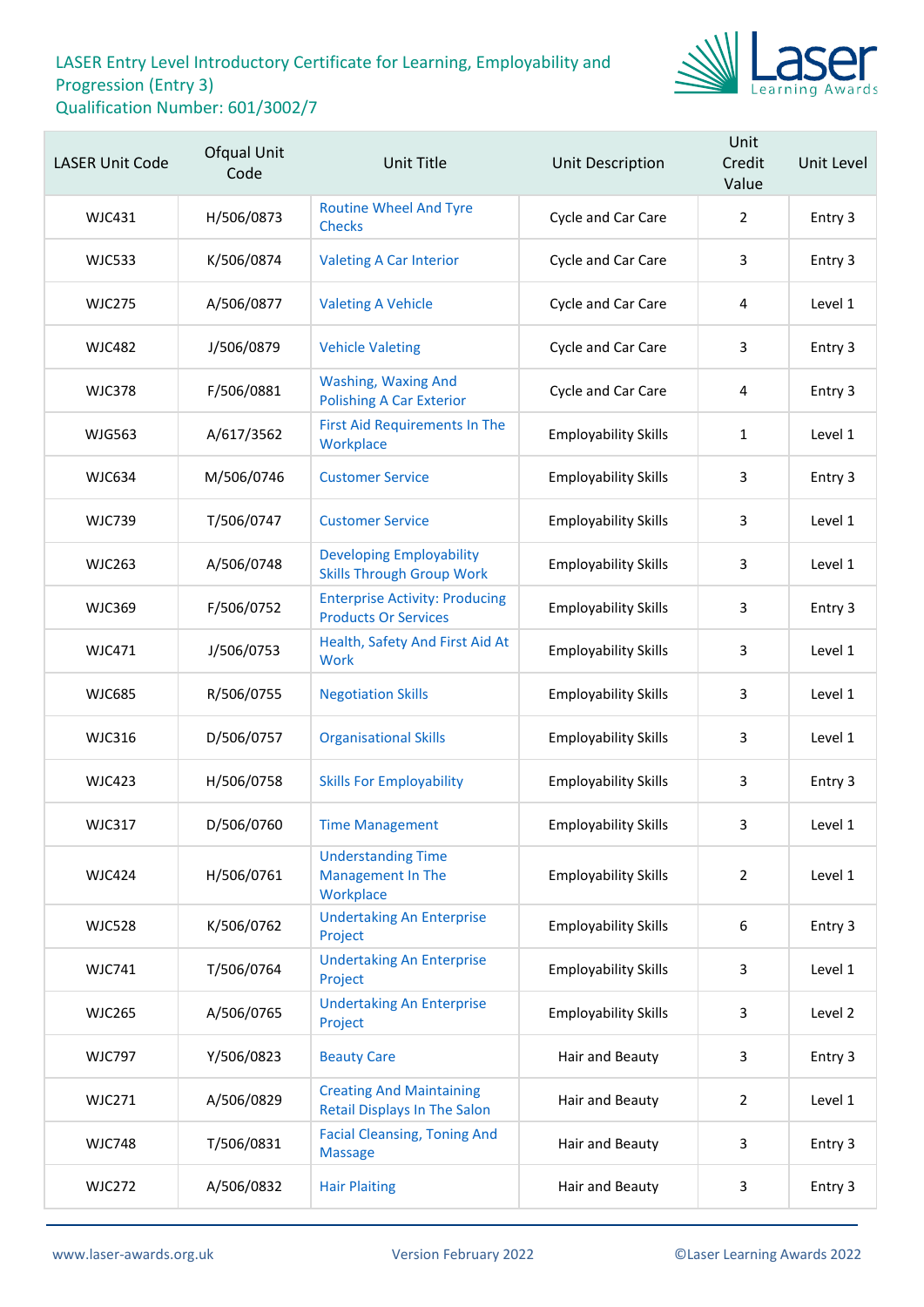

| <b>LASER Unit Code</b> | Ofqual Unit<br>Code | <b>Unit Title</b>                                   | Unit Description                      | Unit<br>Credit<br>Value | Unit Level |
|------------------------|---------------------|-----------------------------------------------------|---------------------------------------|-------------------------|------------|
| <b>WJC374</b>          | F/506/0833          | <b>Hairdressing: Assisting A</b><br><b>Stylist</b>  | Hair and Beauty                       | 3                       | Entry 3    |
| <b>WJC478</b>          | J/506/0834          | Hairdressing: Health And<br><b>Safety</b>           | Hair and Beauty                       | 3                       | Entry 3    |
| <b>WJC586</b>          | L/506/0835          | <b>Hairdressing: Working</b><br>Relationships       | Hair and Beauty                       | 3                       | Entry 3    |
| <b>WJC798</b>          | Y/506/0837          | <b>Hand Care</b>                                    | Hair and Beauty                       | 3                       | Entry 3    |
| <b>WJC799</b>          | Y/506/0840          | <b>Nail Art Application</b>                         | Hair and Beauty                       | 3                       | Level 1    |
| <b>WJC430</b>          | H/506/0842          | <b>Plaiting And Twisting Hair</b>                   | Hair and Beauty                       | 3                       | Level 1    |
| <b>WJC532</b>          | K/506/0843          | <b>Providing Basic Manicure</b><br><b>Treatment</b> | Hair and Beauty                       | 3                       | Level 1    |
| <b>WJC273</b>          | A/506/0846          | <b>Providing Basic Pedicure</b><br><b>Treatment</b> | Hair and Beauty                       | 3                       | Level 1    |
| <b>WJC479</b>          | J/506/0848          | <b>Shampoo And Conditioning</b>                     | Hair and Beauty                       | 3                       | Entry 3    |
| <b>WJC587</b>          | L/506/0849          | <b>Skin Care</b>                                    | Hair and Beauty                       | 3                       | Entry 3    |
| <b>WJC480</b>          | J/506/0851          | <b>Styling Men's Hair</b>                           | Hair and Beauty                       | 3                       | Level 1    |
| <b>WJC800</b>          | Y/506/0854          | <b>Styling Women's Hair</b>                         | Hair and Beauty                       | 3                       | Level 1    |
| <b>WJC325</b>          | D/506/0855          | The Hair And Beauty Sector                          | Hair and Beauty                       | $\overline{2}$          | Entry 3    |
| <b>WJC623</b>          | M/506/0584          | <b>Alcohol And Drug Misuse</b><br>Awareness         | Healthy Living and<br>Substance Abuse | 3                       | Entry 3    |
| <b>WJC729</b>          | T/506/0585          | <b>Alcohol Awareness For The</b><br>Individual      | Healthy Living and<br>Substance Abuse | 3                       | Level 1    |
| <b>WJC253</b>          | A/506/0586          | <b>Alcohol Awareness For The</b><br>Individual      | Healthy Living and<br>Substance Abuse | 3                       | Level 2    |
| <b>WJC357</b>          | F/506/0587          | <b>Drug Awareness</b>                               | Healthy Living and<br>Substance Abuse | 3                       | Level 1    |
| WJC461                 | J/506/0588          | <b>Drug Awareness</b>                               | Healthy Living and<br>Substance Abuse | 3                       | Level 2    |
| <b>WJC567</b>          | L/506/0589          | <b>Healthy Eating For Children</b>                  | Healthy Living and<br>Substance Abuse | 3                       | Level 1    |
| <b>WJC358</b>          | F/506/0590          | <b>Healthy Living</b>                               | Healthy Living and<br>Substance Abuse | 3                       | Entry 3    |
| <b>WJC568</b>          | L/506/0592          | <b>Healthy Living</b>                               | Healthy Living and<br>Substance Abuse | 3                       | Level 1    |
| <b>WJC307</b>          | D/506/0595          | <b>Healthy Living</b>                               | Healthy Living and<br>Substance Abuse | 3                       | Level 2    |
| <b>WJC412</b>          | H/506/0596          | <b>Stress Management</b>                            | Healthy Living and<br>Substance Abuse | 3                       | Entry 3    |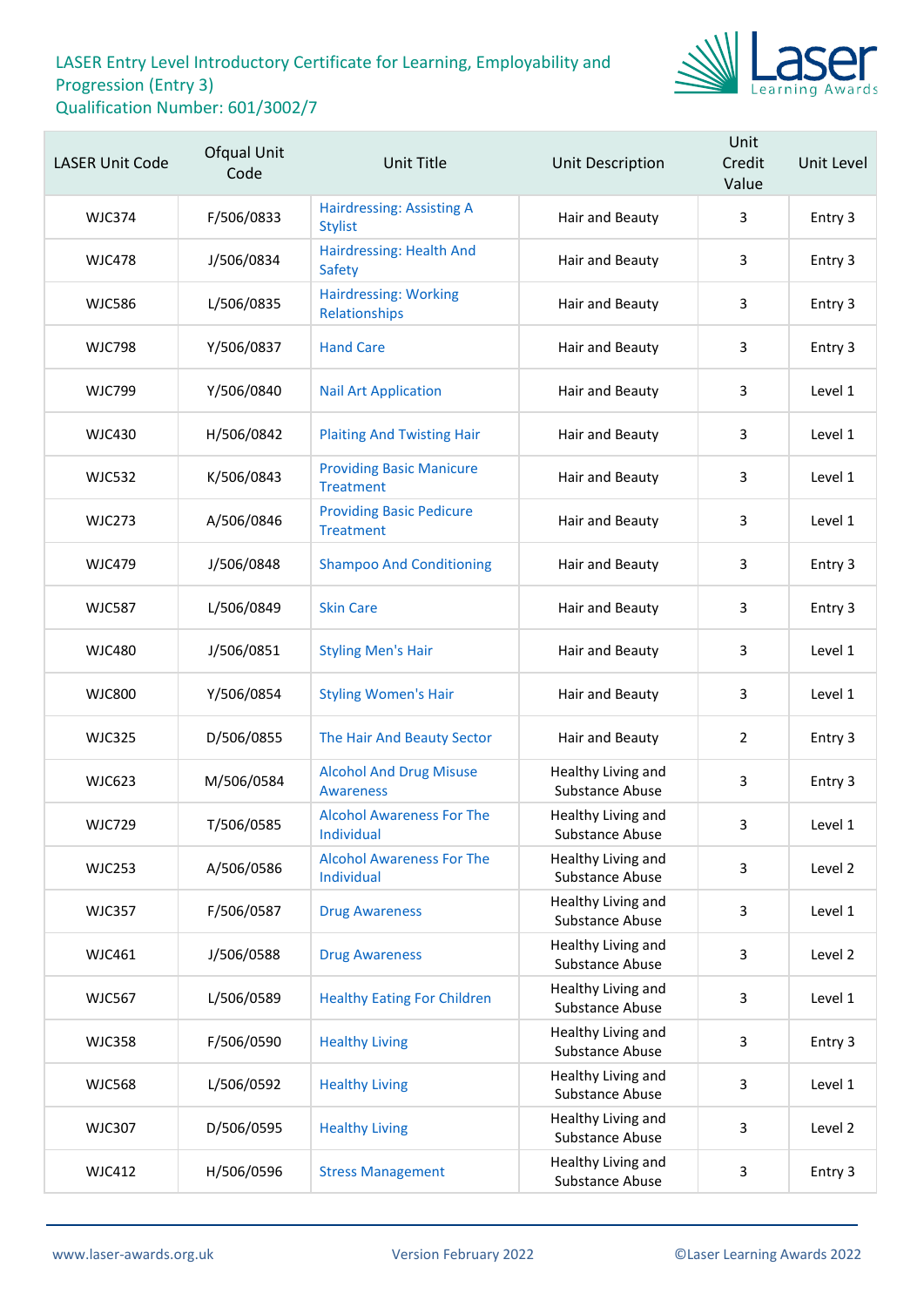

| <b>LASER Unit Code</b> | Ofqual Unit<br>Code | <b>Unit Title</b>                                                                               | Unit Description                      | Unit<br>Credit<br>Value | Unit Level |
|------------------------|---------------------|-------------------------------------------------------------------------------------------------|---------------------------------------|-------------------------|------------|
| <b>WJC624</b>          | M/506/0598          | <b>Substance Misuse Awareness</b>                                                               | Healthy Living and<br>Substance Abuse | 3                       | Entry 3    |
| <b>WJC730</b>          | T/506/0599          | <b>Understanding How To</b><br><b>Maintain Personal Health And</b><br>Wellbeing                 | Healthy Living and<br>Substance Abuse | 3                       | Level 1    |
| <b>WJC413</b>          | H/506/0601          | <b>Understanding Stress And</b><br><b>Stress Management</b><br><b>Techniques</b>                | Healthy Living and<br>Substance Abuse | 3                       | Level 1    |
| <b>WJC782</b>          | Y/506/0613          | <b>Understanding The</b><br><b>Importance Of A Balanced</b><br><b>Diet And Regular Exercise</b> | Healthy Living and<br>Substance Abuse | $\mathbf{1}$            | Level 1    |
| <b>WJC495</b>          | J/506/1014          | <b>Colour Theory For Floristry</b>                                                              | Horticulture and Floristry            | $\overline{2}$          | Level 1    |
| <b>WJC601</b>          | L/506/1015          | <b>Cultivating Compost And Soils</b>                                                            | Horticulture and Floristry            | 3                       | Level 1    |
| <b>WJC708</b>          | R/506/1016          | <b>Cultivating Herbs</b>                                                                        | Horticulture and Floristry            | 3                       | Level 1    |
| <b>WJC813</b>          | Y/506/1017          | <b>Cultivating Plant Cuttings</b>                                                               | Horticulture and Floristry            | 3                       | Entry 3    |
| <b>WJC546</b>          | K/506/1023          | <b>Designing And Constructing</b><br><b>Floral Arrangements</b>                                 | Horticulture and Floristry            | 3                       | Level 1    |
| <b>WJC337</b>          | D/506/1018          | <b>Floristry Skills</b>                                                                         | Horticulture and Floristry            | 4                       | Entry 3    |
| <b>WJC442</b>          | H/506/1019          | <b>Garden Horticulture And</b><br>Maintenance                                                   | Horticulture and Floristry            | 6                       | Entry 3    |
| <b>WJC814</b>          | Y/506/1020          | <b>Interaction Between Honey</b><br><b>Bees And Flowering Plants</b>                            | Horticulture and Floristry            | 1                       | Level 1    |
| <b>WJC338</b>          | D/506/1021          | Landscaping                                                                                     | Horticulture and Floristry            | 4                       | Level 1    |
| WJC443                 | H/506/1022          | <b>Planting In A Container</b>                                                                  | Horticulture and Floristry            | 3                       | Entry 3    |
| <b>WJC656</b>          | M/506/1024          | <b>Propagation Of Plants</b>                                                                    | Horticulture and Floristry            | 3                       | Entry 3    |
| <b>WJC388</b>          | F/506/1027          | <b>Sowing And Growing Garden</b><br><b>Plants</b>                                               | Horticulture and Floristry            | 6                       | Entry 3    |
| <b>WJC389</b>          | F/506/1030          | <b>Understanding Organic</b><br>Horticulture                                                    | Horticulture and Floristry            | 3                       | Level 1    |
| <b>WJC603</b>          | L/506/1032          | <b>Understanding Plant Pruning</b>                                                              | Horticulture and Floristry            | 1                       | Level 1    |
| <b>WJC815</b>          | Y/506/1034          | <b>Understanding Sowing And</b><br><b>Growing Techniques</b>                                    | Horticulture and Floristry            | 3                       | Level 1    |
| <b>WJC547</b>          | K/506/1037          | <b>Understanding Techniques</b><br><b>Used In Floristry</b>                                     | Horticulture and Floristry            | 3                       | Level 1    |
| <b>WJC657</b>          | M/506/1038          | <b>Using And Maintaining</b><br><b>Garden Tools</b>                                             | Horticulture and Floristry            | 3                       | Entry 3    |
| <b>WJC689</b>          | R/506/0805          | <b>Basic Cooking</b>                                                                            | <b>Hospitality and Catering</b>       | 2                       | Entry 3    |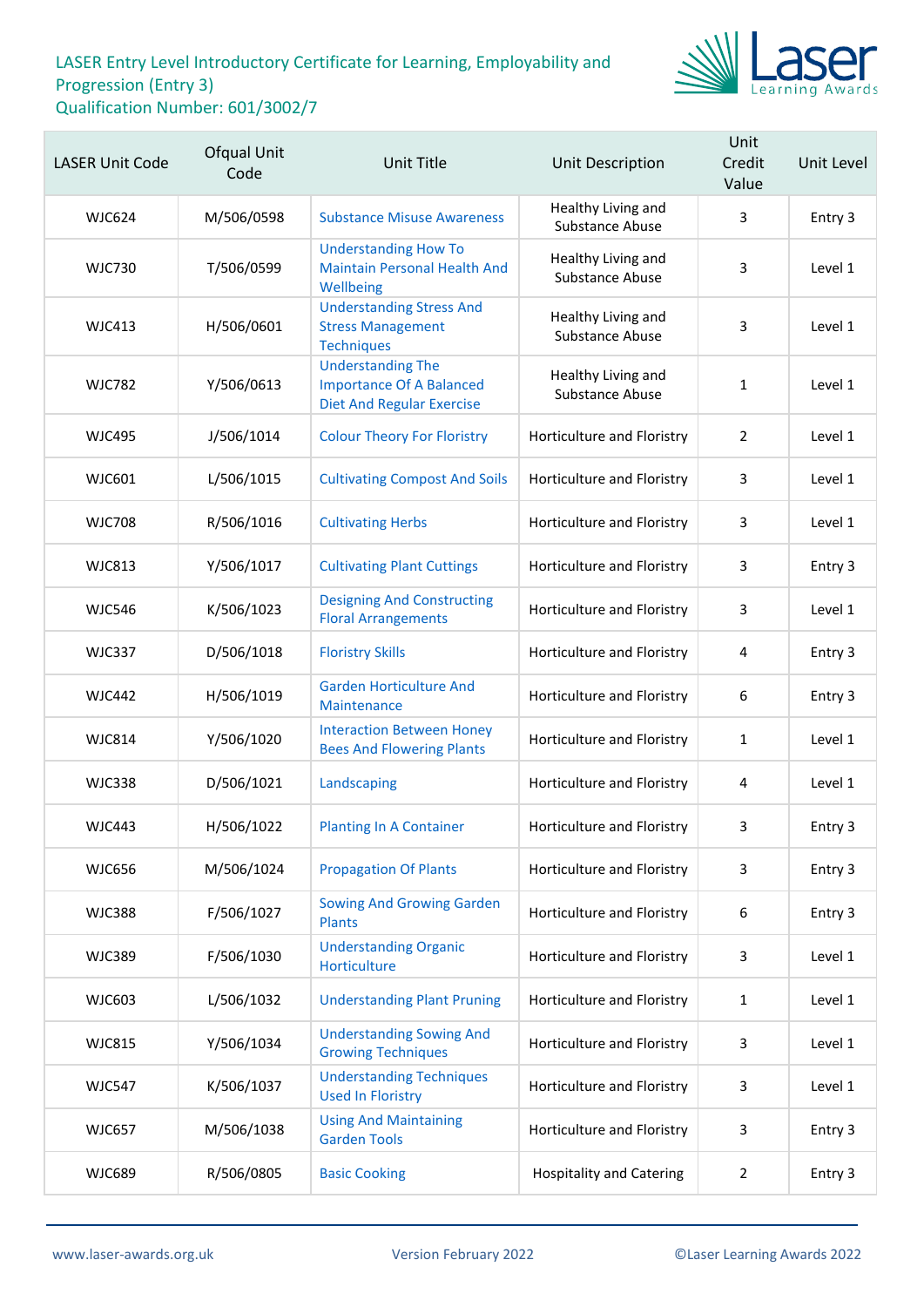

| <b>LASER Unit Code</b> | Ofqual Unit<br>Code | <b>Unit Title</b>                                                | Unit Description                              | Unit<br>Credit<br>Value | Unit Level |
|------------------------|---------------------|------------------------------------------------------------------|-----------------------------------------------|-------------------------|------------|
| <b>WJC320</b>          | D/506/0807          | <b>Basic Food Preparation</b>                                    | <b>Hospitality and Catering</b>               | $\overline{2}$          | Entry 3    |
| <b>WJC796</b>          | Y/506/0806          | <b>Basic Food Preparation And</b><br>Cooking                     | <b>Hospitality and Catering</b>               | 3                       | Level 1    |
| <b>WJC426</b>          | H/506/0808          | <b>Bookings, Orders And</b><br>Payments                          | <b>Hospitality and Catering</b>               | $\overline{2}$          | Level 1    |
| <b>WJC529</b>          | K/506/0809          | <b>Customer Service In The</b><br><b>Hospitality Industry</b>    | <b>Hospitality and Catering</b>               | 1                       | Entry 3    |
| WJC321                 | D/506/0810          | <b>Customer Service In The</b><br><b>Hospitality Industry</b>    | <b>Hospitality and Catering</b>               | 3                       | Level 1    |
| <b>WJC427</b>          | H/506/0811          | <b>Event Planning</b>                                            | <b>Hospitality and Catering</b>               | 3                       | Level 1    |
| <b>WJC530</b>          | K/506/0812          | <b>Food Hygiene And Safety</b>                                   | <b>Hospitality and Catering</b>               | $\overline{2}$          | Entry 3    |
| <b>WJC639</b>          | M/506/0813          | <b>Food Service</b>                                              | <b>Hospitality and Catering</b>               | 3                       | Level 1    |
| <b>WJC746</b>          | T/506/0814          | <b>Guest Services In The</b><br><b>Hospitality Industry</b>      | <b>Hospitality and Catering</b>               | $\mathbf{1}$            | Entry 3    |
| <b>WJC270</b>          | A/506/0815          | <b>Introduction To The</b><br><b>Hospitality Industry</b>        | <b>Hospitality and Catering</b>               | 1                       | Entry 3    |
| <b>WJC373</b>          | F/506/0816          | <b>Making And Storing Baked</b><br><b>Products</b>               | <b>Hospitality and Catering</b>               | 3                       | Entry 3    |
| <b>WJC476</b>          | J/506/0817          | Preparing And Cooking Fish,<br><b>Meat And Poultry</b>           | <b>Hospitality and Catering</b>               | 3                       | Entry 3    |
| <b>WJC584</b>          | L/506/0818          | <b>Preparing And Cooking Fruit</b><br><b>And Vegetables</b>      | <b>Hospitality and Catering</b>               | 3                       | Entry 3    |
| <b>WJC690</b>          | R/506/0819          | <b>Preparing And Serving Drinks</b>                              | <b>Hospitality and Catering</b>               | 3                       | Level 1    |
| <b>WJC477</b>          | J/506/0820          | <b>Serving Food And Drink</b>                                    | <b>Hospitality and Catering</b>               | 2                       | Entry 3    |
| <b>WJC585</b>          | L/506/0821          | <b>Using Kitchen Equipment</b>                                   | <b>Hospitality and Catering</b>               | $\mathbf{1}$            | Level 1    |
| <b>WJC355</b>          | F/506/0556          | Active Citizenship In The Local<br>Community                     | Independence,<br>Community and<br>Citizenship | $\mathbf{1}$            | Level 1    |
| <b>WJC458</b>          | J/506/0557          | <b>Aspects Of Citizenship</b>                                    | Independence,<br>Community and<br>Citizenship | 3                       | Level 1    |
| <b>WJC564</b>          | L/506/0558          | <b>Assertive Living</b>                                          | Independence,<br>Community and<br>Citizenship | 3                       | Level 1    |
| <b>WJC674</b>          | R/506/0559          | <b>Develop Independent Skills</b><br>For Living In The Community | Independence,<br>Community and<br>Citizenship | 3                       | Level 1    |
| <b>WJC459</b>          | J/506/0560          | <b>Developing Skills For</b><br><b>Independent Life</b>          | Independence,<br>Community and<br>Citizenship | 3                       | Level 1    |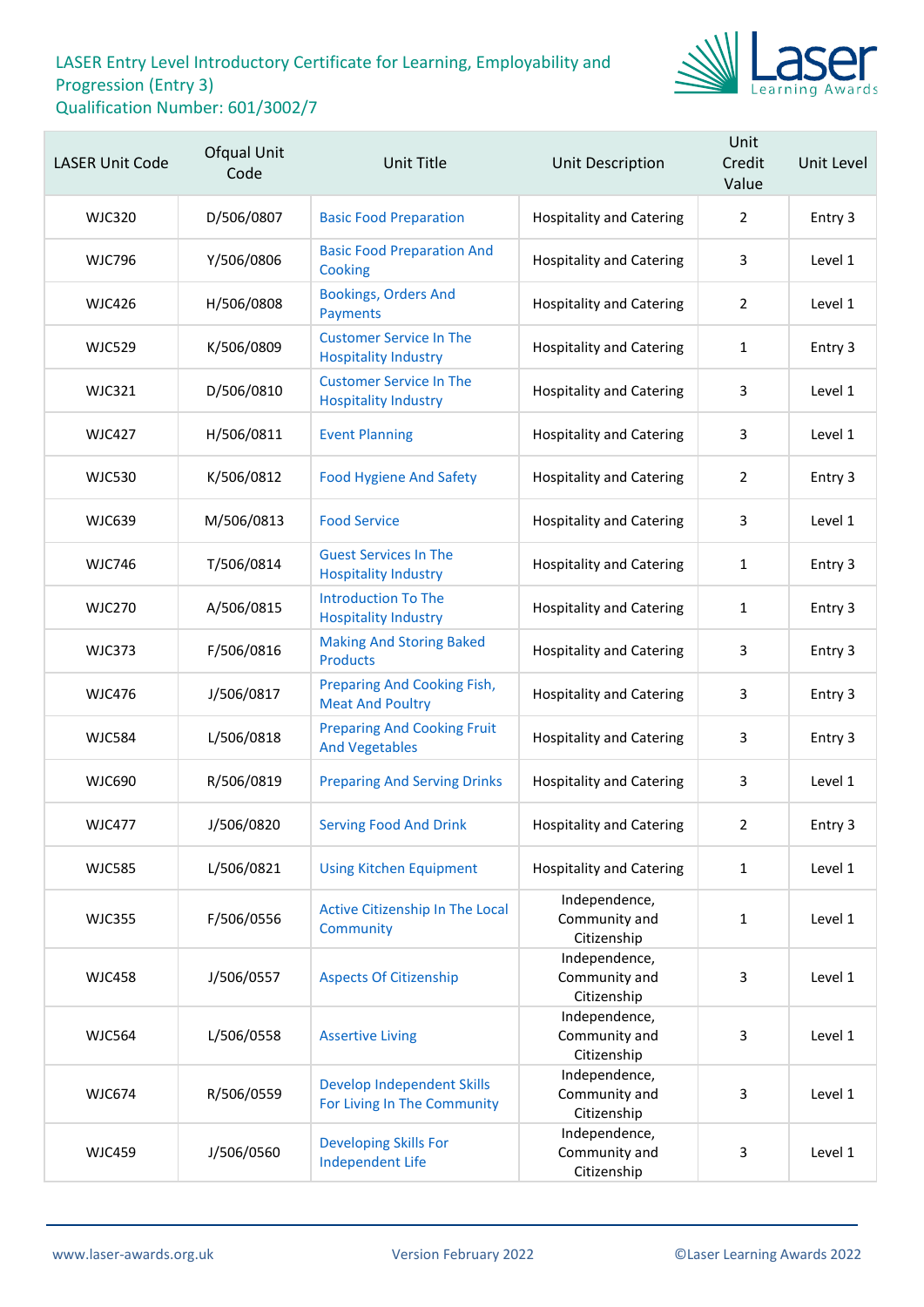

| <b>LASER Unit Code</b> | Ofqual Unit<br>Code | <b>Unit Title</b>                                                          | Unit Description                              | Unit<br>Credit<br>Value | Unit Level |
|------------------------|---------------------|----------------------------------------------------------------------------|-----------------------------------------------|-------------------------|------------|
| <b>WJC565</b>          | L/506/0561          | <b>General Skills For</b><br><b>Independent Living</b>                     | Independence,<br>Community and<br>Citizenship | $\overline{4}$          | Entry 3    |
| <b>WJC675</b>          | R/506/0562          | <b>Individual Rights And</b><br>Responsibilities                           | Independence,<br>Community and<br>Citizenship | 1                       | Entry 3    |
| <b>WJC779</b>          | Y/506/0563          | <b>Living In The Community</b>                                             | Independence,<br>Community and<br>Citizenship | 3                       | Entry 3    |
| <b>WJC304</b>          | D/506/0564          | <b>Self Advocacy</b>                                                       | Independence,<br>Community and<br>Citizenship | 3                       | Entry 3    |
| <b>WJC409</b>          | H/506/0565          | <b>The Local Community</b>                                                 | Independence,<br>Community and<br>Citizenship | $\mathbf{1}$            | Entry 3    |
| <b>WJC515</b>          | K/506/0566          | The Rights And<br><b>Responsibilities Of Citizenship</b>                   | Independence,<br>Community and<br>Citizenship | 3                       | Entry 3    |
| <b>WJC621</b>          | M/506/0567          | <b>Understanding Rights And</b><br><b>Responsibilities Of Citizenship</b>  | Independence,<br>Community and<br>Citizenship | 3                       | Level 1    |
| <b>WJC727</b>          | T/506/0568          | <b>Understanding The Role Of</b><br>Young People As Peer<br><b>Mentors</b> | Independence,<br>Community and<br>Citizenship | 3                       | Level 1    |
| <b>WJC251</b>          | A/506/0569          | <b>Using Social And Leisure</b><br><b>Facilities</b>                       | Independence,<br>Community and<br>Citizenship | 3                       | Entry 3    |
| <b>WJC786</b>          | Y/506/0661          | <b>Developing Own</b><br><b>Interpersonal Skills</b>                       | Interpersonal Skills and<br>Teamwork          | 3                       | Level 1    |
| <b>WJC311</b>          | D/506/0662          | <b>Developing Own</b><br><b>Interpersonal Skills</b>                       | Interpersonal Skills and<br>Teamwork          | 3                       | Level 2    |
| <b>WJC418</b>          | H/506/0663          | <b>Group And Teamwork</b><br><b>Communication Skills</b>                   | Interpersonal Skills and<br>Teamwork          | 3                       | Entry 3    |
| <b>WJC519</b>          | K/506/0664          | <b>Group And Teamwork</b><br><b>Communication Skills</b>                   | Interpersonal Skills and<br>Teamwork          | 3                       | Level 1    |
| <b>WJC735</b>          | T/506/0666          | <b>Group And Teamwork</b><br><b>Communication Skills</b>                   | Interpersonal Skills and<br>Teamwork          | 3                       | Level 2    |
| <b>WJG568</b>          | M/617/3915          | <b>Lip Reading Skills</b>                                                  | Interpersonal Skills and<br>Teamwork          | 3                       | Entry 3    |
| <b>WJG567</b>          | A/617/3917          | <b>Lip Reading Skills</b>                                                  | Interpersonal Skills and<br>Teamwork          | 6                       | Level 1    |
| <b>WJC466</b>          | J/506/0669          | <b>Speaking And Listening Skills</b>                                       | Interpersonal Skills and<br>Teamwork          | 3                       | Level 1    |
| <b>WJC257</b>          | A/506/0670          | <b>Speaking And Listening Skills</b>                                       | Interpersonal Skills and<br>Teamwork          | 3                       | Level 2    |
| <b>WJC363</b>          | F/506/0671          | <b>Speaking To Communicate</b>                                             | Interpersonal Skills and<br>Teamwork          | $\mathbf{1}$            | Entry 3    |
| <b>WJC467</b>          | J/506/0672          | <b>Using Listening And</b><br><b>Responding Skills</b>                     | Interpersonal Skills and<br>Teamwork          | $\mathbf{1}$            | Entry 3    |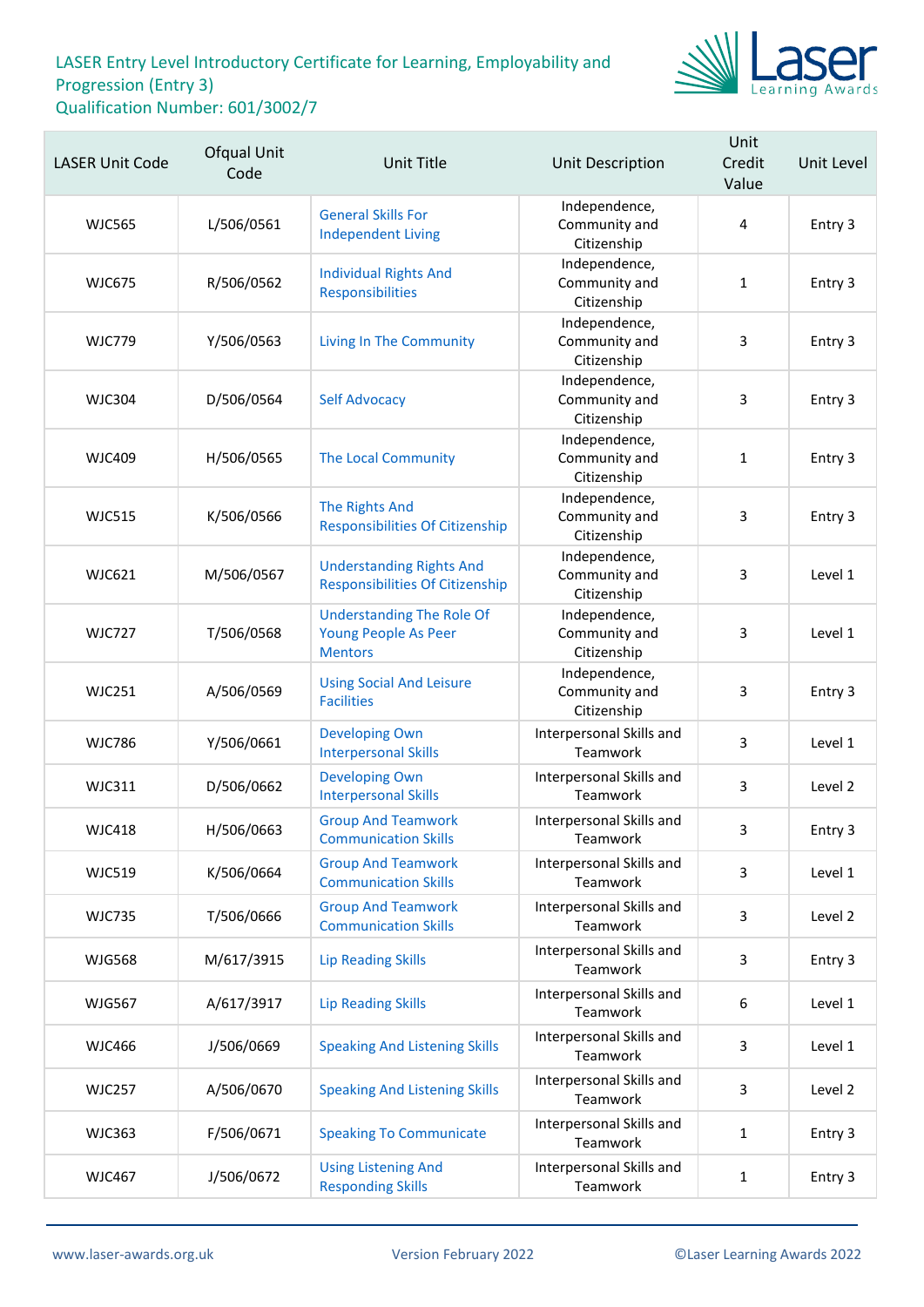

| <b>LASER Unit Code</b> | Ofqual Unit<br>Code | <b>Unit Title</b>                                          | Unit Description                     | Unit<br>Credit<br>Value | Unit Level |
|------------------------|---------------------|------------------------------------------------------------|--------------------------------------|-------------------------|------------|
| <b>WJC787</b>          | Y/506/0675          | <b>Using Teamwork Skills</b>                               | Interpersonal Skills and<br>Teamwork | 3                       | Entry 3    |
| <b>WJC312</b>          | D/506/0676          | <b>Using Teamwork Skills</b>                               | Interpersonal Skills and<br>Teamwork | $\overline{3}$          | Level 1    |
| <b>WJC419</b>          | H/506/0677          | <b>Using Teamwork Skills</b>                               | Interpersonal Skills and<br>Teamwork | 3                       | Level 2    |
| <b>WJG555</b>          | A/617/3903          | <b>Creating And Editing</b><br><b>Electronic Documents</b> | <b>IT for Users</b>                  | 3                       | Entry 3    |
| <b>WJG556</b>          | K/617/3797          | <b>Creating And Publishing Web</b><br><b>Pages</b>         | <b>IT for Users</b>                  | 3                       | Level 1    |
| <b>WJC292</b>          | D/506/0337          | <b>Cyber-Bullying Awareness</b>                            | <b>IT for Users</b>                  | 2                       | Level 1    |
| <b>WJC395</b>          | H/506/0338          | Digital Audio, Video And<br>Photography                    | <b>IT for Users</b>                  | $\mathbf{1}$            | Entry 3    |
| <b>WJG558</b>          | M/617/3798          | <b>Digital Literacy</b>                                    | <b>IT for Users</b>                  | 3                       | Entry 3    |
| <b>WJG559</b>          | A/617/3965          | <b>Digital Music</b>                                       | <b>IT for Users</b>                  | 2                       | Entry 3    |
| <b>WJG560</b>          | K/617/3802          | <b>Digital Photography</b>                                 | <b>IT for Users</b>                  | 3                       | Entry 3    |
| <b>WJG562</b>          | M/617/3820          | <b>Exploring Social Media</b>                              | <b>IT for Users</b>                  | $\overline{2}$          | Entry 3    |
| <b>WJG564</b>          | M/617/3803          | <b>IT Communication</b><br><b>Fundamentals</b>             | <b>IT for Users</b>                  | 2                       | Level 1    |
| <b>WJG565</b>          | T/617/3821          | <b>IT Maintenance For Users</b>                            | <b>IT for Users</b>                  | $\overline{2}$          | Level 1    |
| <b>WJC238</b>          | A/506/0345          | <b>IT Security For Users</b>                               | <b>IT for Users</b>                  | $\mathbf{1}$            | Level 1    |
| <b>WJC343</b>          | F/506/0346          | <b>IT Software Fundamentals</b>                            | <b>IT for Users</b>                  | 3                       | Level 1    |
| <b>WJG566</b>          | A/617/3822          | <b>IT Troubleshooting For Users</b>                        | <b>IT for Users</b>                  | $\overline{2}$          | Level 1    |
| <b>WJC552</b>          | L/506/0348          | <b>IT User Fundamentals</b>                                | <b>IT for Users</b>                  | $\overline{2}$          | Entry 3    |
| <b>WJC662</b>          | R/506/0349          | <b>IT User Fundamentals</b>                                | <b>IT for Users</b>                  | 3                       | Level 1    |
| <b>WJG569</b>          | F/617/3823          | <b>Personal Digital Photograph</b><br>Processing           | <b>IT for Users</b>                  | $\mathbf{1}$            | Entry 3    |
| <b>WJC553</b>          | L/506/0351          | <b>Principles Of Internet Safety</b>                       | <b>IT for Users</b>                  | $\overline{2}$          | Level 1    |
| <b>WJC663</b>          | R/506/0352          | <b>Producing Charts Using ICT</b>                          | <b>IT for Users</b>                  | 3                       | Entry 3    |
| <b>WJC768</b>          | Y/506/0353          | <b>Selecting Information Using</b><br>The Internet         | <b>IT for Users</b>                  | $\mathbf{1}$            | Entry 3    |
| <b>WJC294</b>          | D/506/0354          | <b>Social Networking</b>                                   | <b>IT for Users</b>                  | $\overline{2}$          | Level 1    |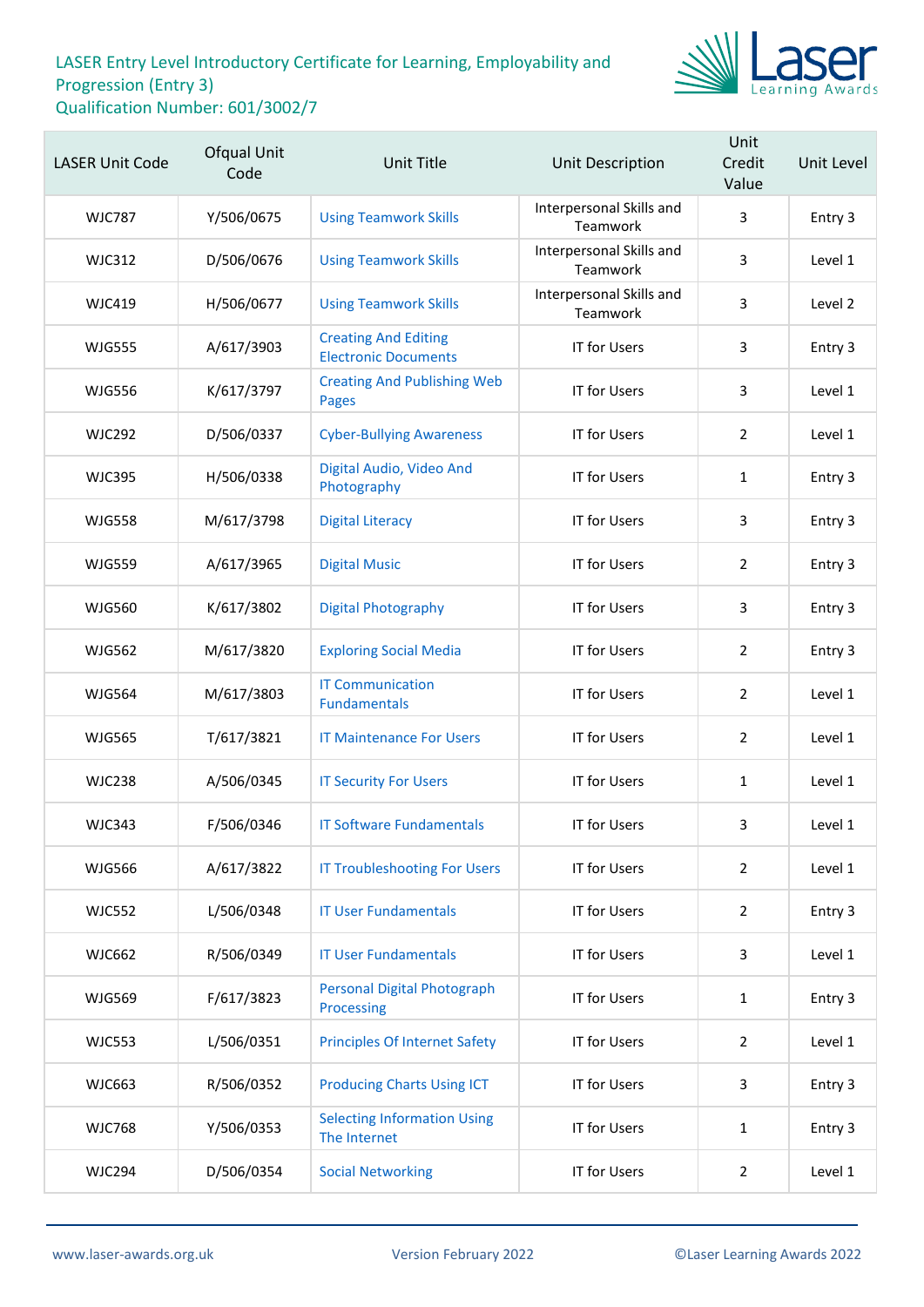

| <b>LASER Unit Code</b> | Ofqual Unit<br>Code | <b>Unit Title</b>                                            | <b>Unit Description</b> | Unit<br>Credit<br>Value | Unit Level |
|------------------------|---------------------|--------------------------------------------------------------|-------------------------|-------------------------|------------|
| <b>WJC397</b>          | H/506/0355          | The Internet And World Wide<br>Web                           | IT for Users            | $\mathbf{1}$            | Entry 3    |
| <b>WJC505</b>          | K/506/0356          | <b>Understanding Computer</b><br><b>Basics</b>               | <b>IT for Users</b>     | $\mathbf{1}$            | Entry 3    |
| <b>WJC610</b>          | M/506/0357          | <b>Understanding Computer</b><br><b>Security And Privacy</b> | <b>IT for Users</b>     | $\mathbf{1}$            | Entry 3    |
| <b>WJC716</b>          | T/506/0358          | <b>Understanding Digital</b><br><b>Technology</b>            | <b>IT for Users</b>     | $\overline{2}$          | Entry 3    |
| <b>WJC239</b>          | A/506/0359          | <b>Using Audio And Video</b><br>Software                     | <b>IT for Users</b>     | $\overline{2}$          | Entry 3    |
| WJC611                 | M/506/0360          | <b>Using Database Software</b>                               | <b>IT for Users</b>     | $\overline{2}$          | Entry 3    |
| <b>WJC717</b>          | T/506/0361          | <b>Using Design And Imaging</b><br>Software                  | IT for Users            | $\overline{2}$          | Entry 3    |
| <b>WJC240</b>          | A/506/0362          | <b>Using Desktop Publishing</b><br>Software                  | <b>IT for Users</b>     | $\overline{2}$          | Entry 3    |
| <b>WJC344</b>          | F/506/0363          | <b>Using Desktop Publishing</b><br>Software                  | <b>IT for Users</b>     | 3                       | Level 1    |
| <b>WJC449</b>          | J/506/0364          | <b>Using Digital Media</b>                                   | IT for Users            | $\overline{2}$          | Entry 3    |
| <b>WJC664</b>          | R/506/0366          | <b>Using Email</b>                                           | <b>IT for Users</b>     | $\mathbf{1}$            | Entry 3    |
| <b>WJC769</b>          | Y/506/0367          | <b>Using Email</b>                                           | IT for Users            | $\overline{2}$          | Level 1    |
| <b>WJG575</b>          | M/617/3834          | <b>Using Email And Text</b><br><b>Messaging</b>              | IT for Users            | $\mathbf{1}$            | Entry 3    |
| <b>WJC295</b>          | D/506/0368          | <b>Using Graphics Software</b>                               | <b>IT for Users</b>     | $\mathbf{1}$            | Entry 3    |
| <b>WJC398</b>          | H/506/0369          | <b>Using ICT To Find Information</b>                         | <b>IT for Users</b>     | 3                       | Entry 3    |
| <b>WJC770</b>          | Y/506/0370          | <b>Using Imaging Software</b>                                | <b>IT for Users</b>     | 3                       | Level 1    |
| <b>WJC296</b>          | D/506/0371          | <b>Using Mobile IT Devices</b>                               | IT for Users            | $\mathbf{1}$            | Entry 3    |
| <b>WJC399</b>          | H/506/0372          | <b>Using Mobile IT Devices</b>                               | IT for Users            | $\overline{2}$          | Level 1    |
| <b>WJC506</b>          | K/506/0373          | <b>Using Presentation Software</b>                           | <b>IT for Users</b>     | $\overline{2}$          | Entry 3    |
| WJC612                 | M/506/0374          | <b>Using Presentation Software</b>                           | IT for Users            | 3                       | Level 1    |
| <b>WJC718</b>          | T/506/0375          | <b>Using Project Management</b><br>Software                  | <b>IT for Users</b>     | 3                       | Level 1    |
| <b>WJC241</b>          | A/506/0376          | <b>Using Specialist Or Bespoke</b><br>Software               | <b>IT for Users</b>     | $\overline{2}$          | Entry 3    |
| <b>WJC345</b>          | F/506/0377          | <b>Using Spreadsheet Software</b>                            | IT for Users            | $\overline{2}$          | Entry 3    |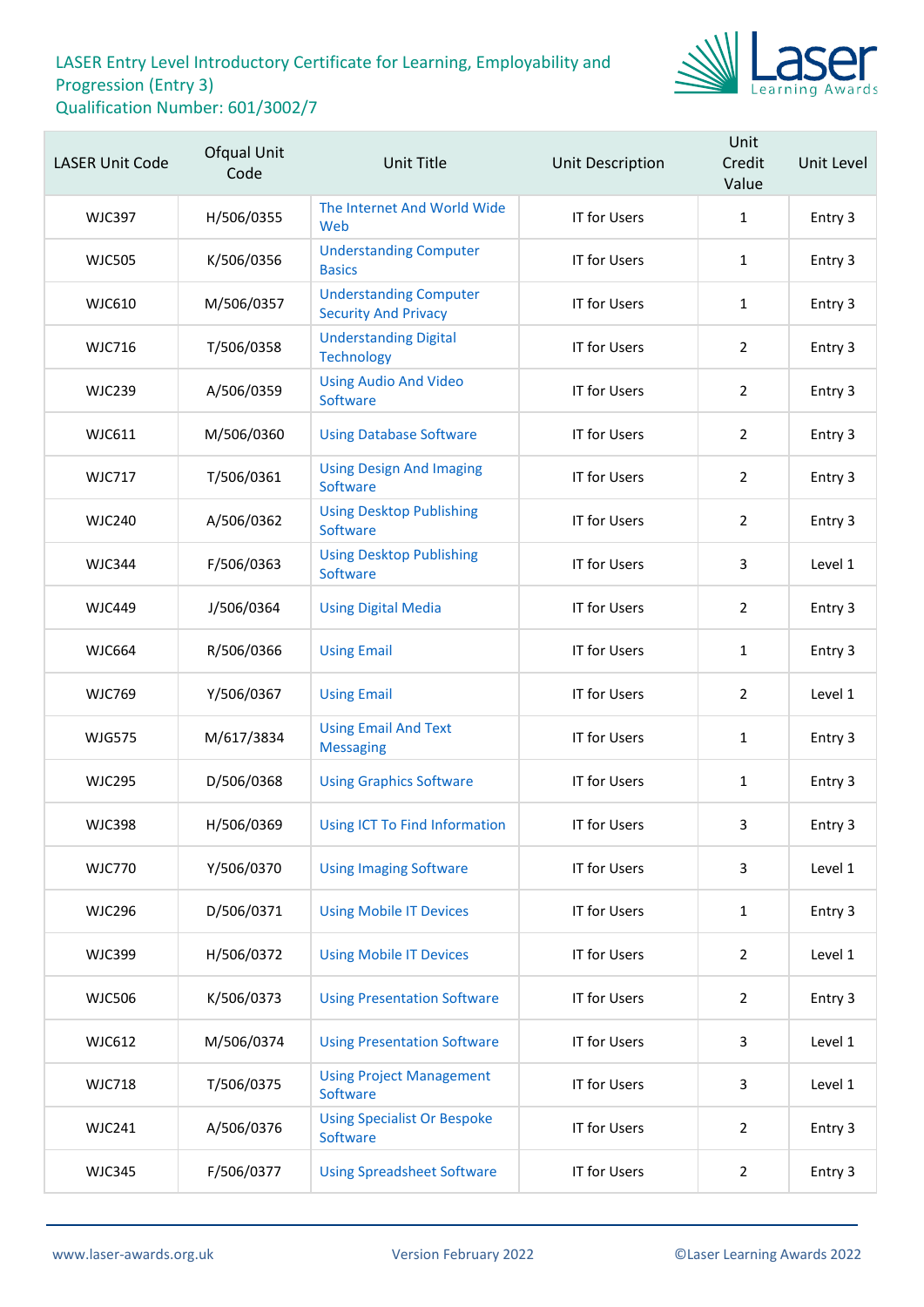

| <b>LASER Unit Code</b> | Ofqual Unit<br>Code | <b>Unit Title</b>                                                                        | Unit Description      | Unit<br>Credit<br>Value | Unit Level |
|------------------------|---------------------|------------------------------------------------------------------------------------------|-----------------------|-------------------------|------------|
| <b>WJC450</b>          | J/506/0378          | <b>Using Spreadsheet Software</b>                                                        | <b>IT for Users</b>   | 3                       | Level 1    |
| <b>WJC555</b>          | L/506/0379          | <b>Using The Internet</b>                                                                | IT for Users          | $\mathbf{1}$            | Entry 3    |
| <b>WJC346</b>          | F/506/0380          | <b>Using The Internet For</b><br>Shopping                                                | <b>IT for Users</b>   | $\mathbf{1}$            | Entry 3    |
| <b>WJC451</b>          | J/506/0381          | <b>Using Video Software</b>                                                              | <b>IT for Users</b>   | $\overline{2}$          | Entry 3    |
| <b>WJC556</b>          | L/506/0382          | <b>Using Word Processing</b><br>Software                                                 | IT for Users          | $\overline{2}$          | Entry 3    |
| <b>WJC665</b>          | R/506/0383          | <b>Using Word Processing</b><br>Software                                                 | <b>IT for Users</b>   | 3                       | Level 1    |
| <b>WJC613</b>          | M/506/0469          | <b>Web-Based Information</b><br><b>Technology</b>                                        | IT for Users          | 3                       | Entry 3    |
| <b>WJC811</b>          | Y/506/0997          | <b>Assisting With The</b><br><b>Maintenance Of Equipment</b>                             | Land-Based Industries | 3                       | Level 1    |
| <b>WJC335</b>          | D/506/0998          | <b>Fish And The Aquatic</b><br>Environment                                               | Land-Based Industries | 5                       | Level 1    |
| <b>WJC440</b>          | H/506/0999          | <b>Getting To Know Woodlands</b>                                                         | Land-Based Industries | 3                       | Entry 3    |
| <b>WJC600</b>          | L/506/1001          | <b>Grooming And Washing</b><br><b>Horses</b>                                             | Land-Based Industries | 3                       | Level 1    |
| <b>WJC494</b>          | J/506/1000          | <b>Planting And Staking A Tree</b>                                                       | Land-Based Industries | $\overline{2}$          | Level 1    |
| <b>WJC707</b>          | R/506/1002          | <b>Principles Of Basic</b><br><b>Preparation And Operation Of</b><br><b>A Tractor</b>    | Land-Based Industries | 3                       | Level 1    |
| <b>WJC812</b>          | Y/506/1003          | <b>Principles Of Caring For</b><br><b>Horses</b>                                         | Land-Based Industries | 4                       | Level 1    |
| <b>WJC336</b>          | D/506/1004          | <b>Principles Of Harvesting Crops</b>                                                    | Land-Based Industries | 3                       | Level 1    |
| <b>WJC441</b>          | H/506/1005          | <b>Principles Of Maintaining</b><br><b>Grass Surfaces</b>                                | Land-Based Industries | $\overline{2}$          | Level 1    |
| <b>WJC545</b>          | K/506/1006          | <b>Principles Of Preparing And</b><br><b>Maintaining Livestock</b><br>Accommodation      | Land-Based Industries | 3                       | Level 1    |
| <b>WJC654</b>          | M/506/1007          | <b>Principles Of Preparing For</b><br><b>And Monitoring Livestock</b><br><b>Outdoors</b> | Land-Based Industries | 3                       | Level 1    |
| <b>WJC760</b>          | T/506/1008          | <b>Pruning Trees And Shrubs</b>                                                          | Land-Based Industries | 3                       | Level 1    |
| <b>WJC285</b>          | A/506/1009          | <b>Recognising Trees And Plants</b><br>And Their Importance To<br>Wildlife               | Land-Based Industries | $\overline{2}$          | Entry 3    |
| <b>WJC655</b>          | M/506/1010          | Sowing Grass Seed By Hand                                                                | Land-Based Industries | $\mathbf{1}$            | Level 1    |
| <b>WJC761</b>          | T/506/1011          | The Fish Farm                                                                            | Land-Based Industries | 3                       | Level 1    |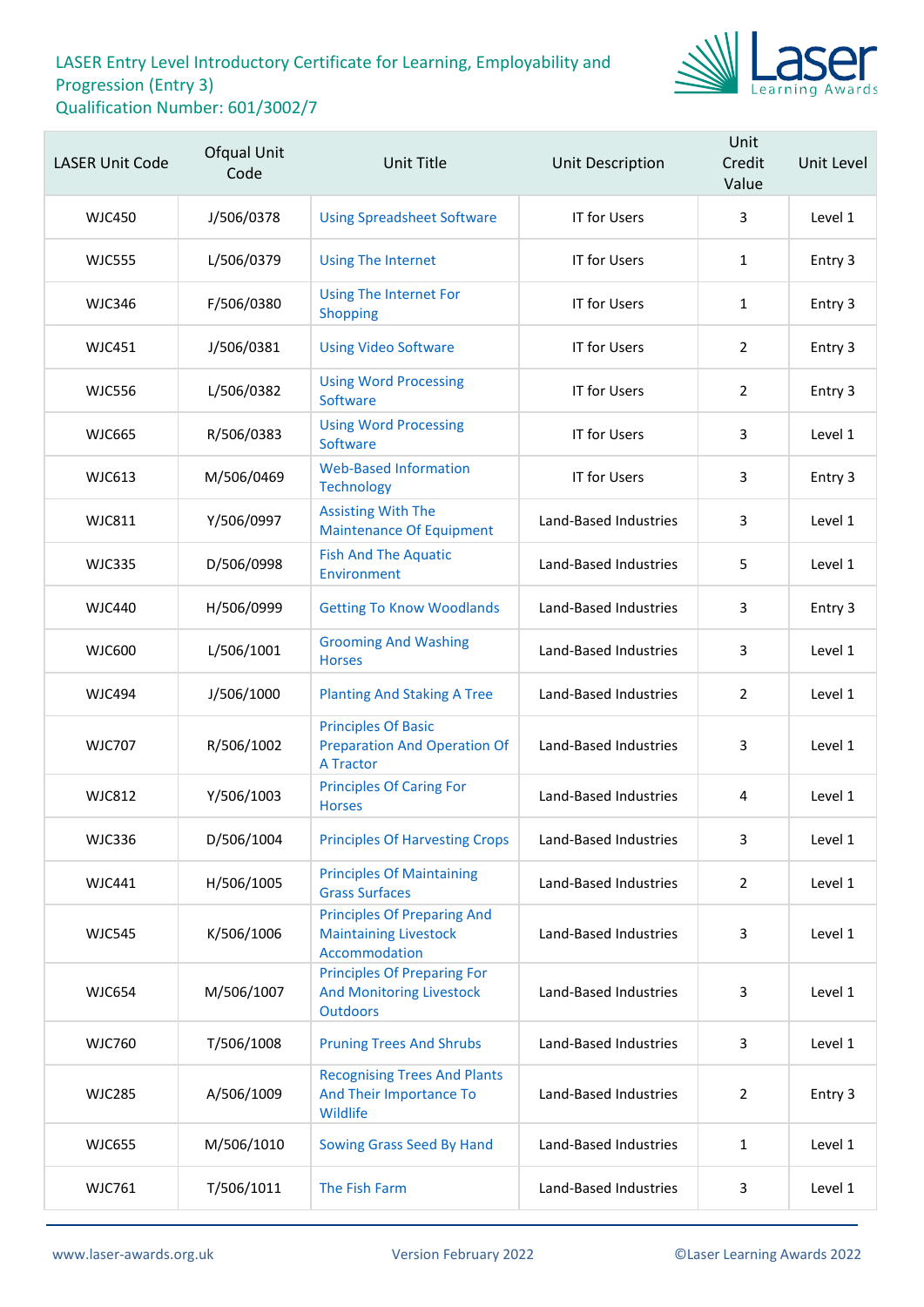

| <b>LASER Unit Code</b> | Ofqual Unit<br>Code | Unit Title                                                                | Unit Description           | Unit<br>Credit<br>Value | Unit Level |
|------------------------|---------------------|---------------------------------------------------------------------------|----------------------------|-------------------------|------------|
| <b>WJC286</b>          | A/506/1012          | <b>Understanding Ecology And</b><br>Conservation                          | Land-Based Industries      | 3                       | Level 1    |
| <b>WJC387</b>          | F/506/1013          | <b>Understanding Soils And Crop</b><br><b>Plants</b>                      | Land-Based Industries      | 3                       | Level 1    |
| <b>WJC313</b>          | D/506/0693          | Data Handling: Extracting And<br><b>Interpreting Data</b>                 | Learning Activities        | $\mathbf{1}$            | Entry 3    |
| <b>WJC420</b>          | H/506/0694          | Data Handling: Recording And<br><b>Representing Data</b>                  | Learning Activities        | 1                       | Entry 3    |
| <b>WJC521</b>          | K/506/0695          | <b>Discover Local History</b>                                             | Learning Activities        | 3                       | Entry 3    |
| <b>WJC736</b>          | T/506/0697          | <b>Family Learning</b>                                                    | Learning Activities        | 3                       | Level 1    |
| <b>WJC258</b>          | A/506/0698          | <b>Making And Using Story Sacks</b><br><b>For Family Learning</b>         | Learning Activities        | $\overline{2}$          | Entry 3    |
| <b>WJC364</b>          | F/506/0699          | <b>Making And Using Story Sacks</b><br><b>For Family Learning</b>         | <b>Learning Activities</b> | 3                       | Level 1    |
| <b>WJC522</b>          | K/506/0700          | <b>Oral Presentation Skills</b>                                           | Learning Activities        | 3                       | Level 1    |
| WJC631                 | M/506/0701          | <b>Research Project</b>                                                   | Learning Activities        | 3                       | Level 1    |
| <b>WJC259</b>          | A/506/0703          | <b>Taking Part In An Activity</b>                                         | <b>Learning Activities</b> | 1                       | Entry 3    |
| <b>WJC365</b>          | F/506/0704          | <b>Taking Part In An Activity</b>                                         | Learning Activities        | 1                       | Level 1    |
| <b>WJC468</b>          | J/506/0705          | <b>Taking Part In An Activity</b>                                         | Learning Activities        | 1                       | Level 2    |
| <b>WJC574</b>          | L/506/0706          | <b>Understanding Further</b><br><b>Education</b>                          | <b>Learning Activities</b> | $\overline{2}$          | Level 1    |
| <b>WJC680</b>          | R/506/0707          | <b>Understanding Higher</b><br>Education                                  | Learning Activities        | $\overline{2}$          | Level 1    |
| <b>WJC788</b>          | Y/506/0708          | <b>Work, Review And Plan</b>                                              | Learning Activities        | 3                       | Level 1    |
| <b>WJC534</b>          | K/506/0888          | <b>Contribute To The Creation Of</b><br><b>A Group Drama Presentation</b> | Literacy                   | 5                       | Entry 3    |
| <b>WJC644</b>          | M/506/0889          | <b>Developing Creative Writing</b><br><b>Skills</b>                       | Literacy                   | 3                       | Level 1    |
| <b>WJC432</b>          | H/506/0890          | <b>Developing Reading Skills</b>                                          | Literacy                   | $\overline{2}$          | Entry 3    |
| <b>WJG561</b>          | A/617/3819          | <b>Exploring Poetry</b>                                                   | Literacy                   | $\overline{2}$          | Entry 3    |
| <b>WJC645</b>          | M/506/0892          | <b>Grammar And Punctuation</b><br><b>For Reading</b>                      | Literacy                   | $\mathbf{1}$            | Entry 3    |
| <b>WJC752</b>          | T/506/0893          | <b>Grammar And Punctuation In</b><br><b>Practical Use</b>                 | Literacy                   | 1                       | Entry 3    |
| <b>WJC276</b>          | A/506/0894          | <b>Grammar Skills</b>                                                     | Literacy                   | $\mathbf{1}$            | Entry 3    |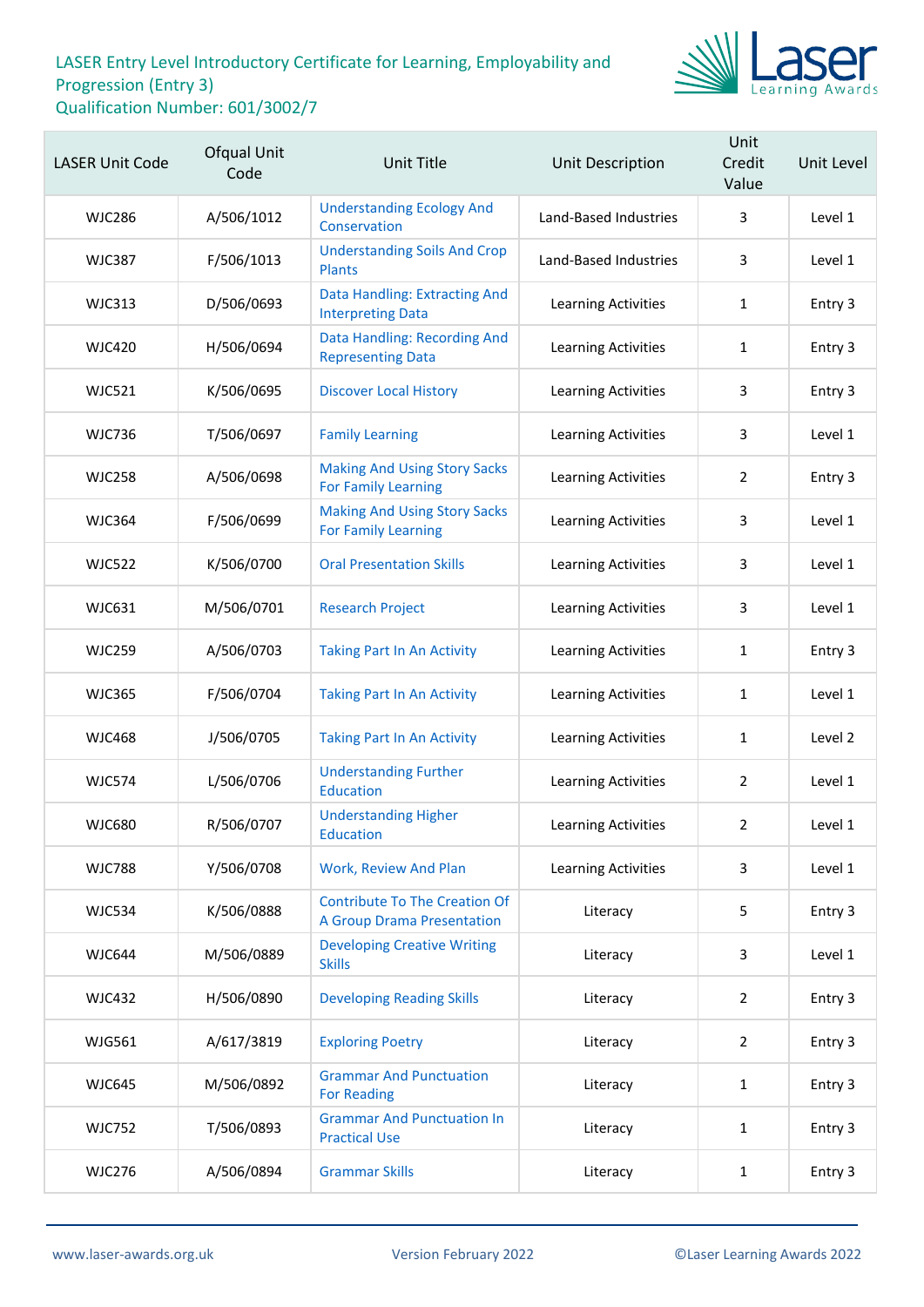

| <b>LASER Unit Code</b> | Ofqual Unit<br>Code | <b>Unit Title</b>                                                   | Unit Description               | Unit<br>Credit<br>Value | Unit Level |
|------------------------|---------------------|---------------------------------------------------------------------|--------------------------------|-------------------------|------------|
| <b>WJC379</b>          | F/506/0895          | <b>Improving Own Spelling</b>                                       | Literacy                       | $\mathbf{1}$            | Entry 3    |
| <b>WJC484</b>          | J/506/0896          | <b>Punctuation And Grammar</b><br><b>Skills</b>                     | Literacy                       | $\overline{2}$          | Level 1    |
| <b>WJC590</b>          | L/506/0897          | <b>Reading Comprehension</b>                                        | Literacy                       | $\mathbf{1}$            | Entry 3    |
| <b>WJC696</b>          | R/506/0898          | <b>Reading Fiction Texts</b>                                        | Literacy                       | $\mathbf{1}$            | Level 1    |
| <b>WJC802</b>          | Y/506/0899          | <b>Reading For Meaning</b>                                          | Literacy                       | 3                       | Level 1    |
| <b>WJC380</b>          | F/506/0900          | <b>Reading Grammar And</b><br>Punctuation                           | Literacy                       | $\mathbf{1}$            | Entry 3    |
| <b>WJC485</b>          | J/506/0901          | <b>Reading Key Personal Words</b>                                   | Literacy                       | $\mathbf{1}$            | Entry 3    |
| <b>WJC591</b>          | L/506/0902          | <b>Reading Non-Fiction Texts</b>                                    | Literacy                       | $\overline{2}$          | Level 1    |
| <b>WJC697</b>          | R/506/0903          | <b>Spelling And Handwriting</b><br><b>Skills</b>                    | Literacy                       | $\mathbf{1}$            | Entry 3    |
| <b>WJC803</b>          | Y/506/0904          | <b>Spelling In Practice</b>                                         | Literacy                       | $\mathbf{1}$            | Entry 3    |
| <b>WJC328</b>          | D/506/0905          | <b>Spelling Rules And Strategies</b><br><b>In Practical Use</b>     | Literacy                       | 3                       | Level 1    |
| <b>WJC433</b>          | H/506/0906          | <b>Spelling Skills</b>                                              | Literacy                       | 3                       | Level 1    |
| <b>WJC536</b>          | K/506/0907          | <b>Using Grammar, Punctuation</b><br><b>And Spelling In Writing</b> | Literacy                       | $\overline{2}$          | Entry 3    |
| <b>WJC646</b>          | M/506/0908          | <b>Using Grammar, Punctuation</b><br><b>And Spelling In Writing</b> | Literacy                       | $\overline{2}$          | Level 1    |
| <b>WJC753</b>          | T/506/0909          | <b>Using Punctuation</b>                                            | Literacy                       | $\mathbf{1}$            | Entry 3    |
| <b>WJC537</b>          | K/506/0910          | <b>Writing Composition Skills</b>                                   | Literacy                       | $\mathbf{1}$            | Entry 3    |
| <b>WJC647</b>          | M/506/0911          | <b>Writing For Meaning Skills</b>                                   | Literacy                       | 3                       | Level 1    |
| <b>WJC754</b>          | T/506/0912          | <b>Writing To Communicate</b>                                       | Literacy                       | $\overline{2}$          | Entry 3    |
| <b>WJC816</b>          | Y/506/1048          | <b>Critical Thinking</b>                                            | Making Progress in<br>Learning | 3                       | Level 1    |
| <b>WJC340</b>          | D/506/1049          | <b>Engaging In Discussion</b>                                       | Making Progress in<br>Learning | $\mathbf{1}$            | Entry 3    |
| <b>WJC711</b>          | R/506/1050          | <b>Handling Data</b>                                                | Making Progress in<br>Learning | $\overline{2}$          | Level 1    |
| <b>WJC817</b>          | Y/506/1051          | <b>Improving Own Learning And</b><br>Performance                    | Making Progress in<br>Learning | 3                       | Level 1    |
| <b>WJC341</b>          | D/506/1052          | <b>Improving Own Learning And</b><br>Performance                    | Making Progress in<br>Learning | $\mathbf{3}$            | Level 2    |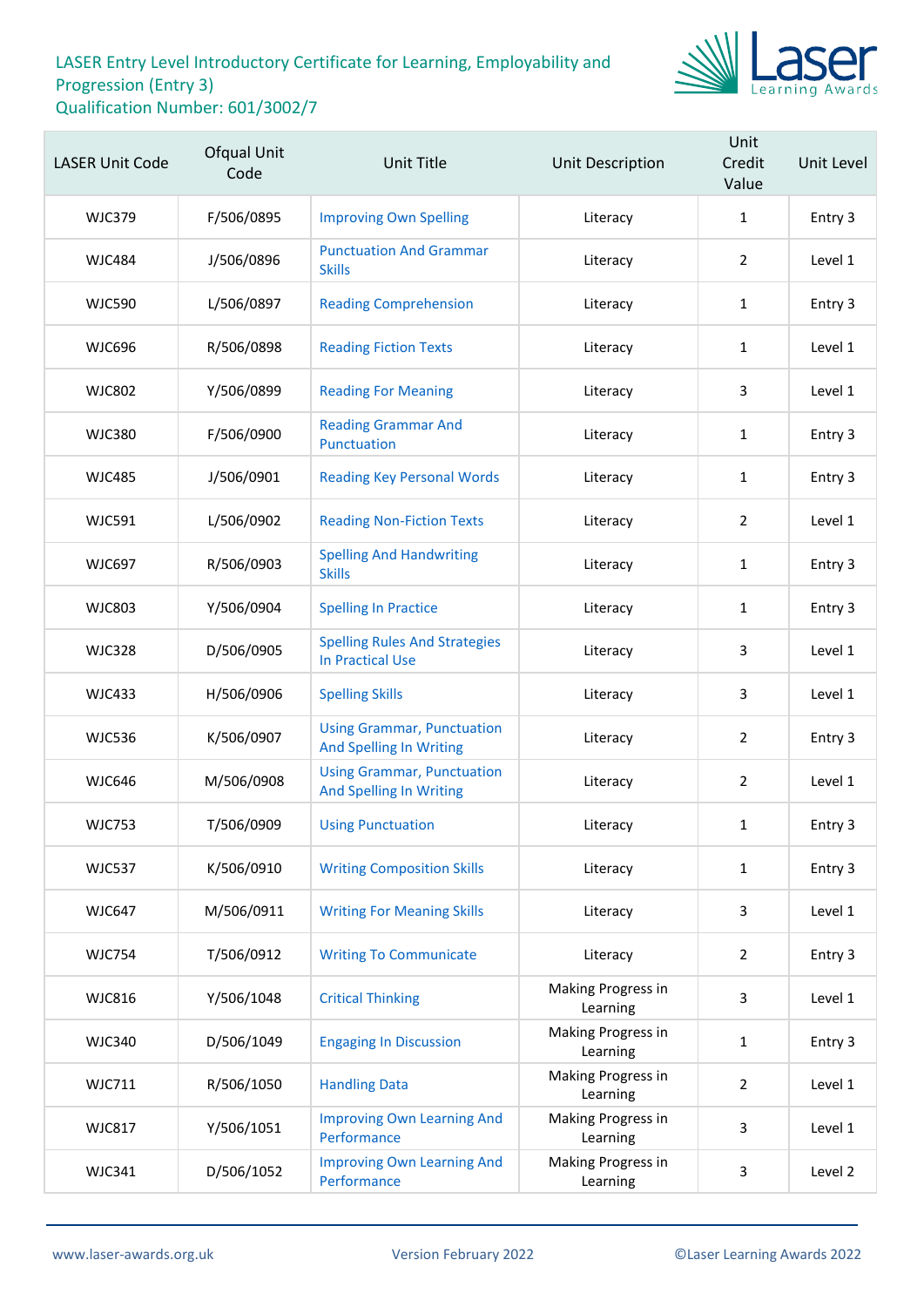

| <b>LASER Unit Code</b> | Ofqual Unit<br>Code | <b>Unit Title</b>                                             | <b>Unit Description</b>                         | Unit<br>Credit<br>Value | Unit Level |
|------------------------|---------------------|---------------------------------------------------------------|-------------------------------------------------|-------------------------|------------|
| <b>WJC445</b>          | H/506/1053          | <b>Managing Study</b>                                         | Making Progress in<br>Learning                  | 3                       | Entry 3    |
| <b>WJC549</b>          | K/506/1054          | <b>Managing Your Own Learning</b>                             | Making Progress in<br>Learning                  | 3                       | Level 1    |
| <b>WJC659</b>          | M/506/1055          | <b>Planning And Carrying Out</b><br>Research                  | Making Progress in<br>Learning                  | 2                       | Level 1    |
| <b>WJC765</b>          | T/506/1056          | <b>Planning For Progress In</b><br><b>English Skills</b>      | Making Progress in<br>Learning                  | 1                       | Entry 3    |
| <b>WJC289</b>          | A/506/1057          | <b>Presentation Skills</b>                                    | Making Progress in<br>Learning                  | 3                       | Entry 3    |
| <b>WJC391</b>          | F/506/1058          | <b>Problem-Solving Skills</b>                                 | Making Progress in<br>Learning                  | $\mathbf{1}$            | Level 1    |
| <b>WJC499</b>          | J/506/1059          | <b>Reflectiveness In Learning</b>                             | Making Progress in<br>Learning                  | $\boldsymbol{6}$        | Level 1    |
| <b>WJC290</b>          | A/506/1060          | <b>Study Skills</b>                                           | Making Progress in<br>Learning                  | 3                       | Entry 3    |
| <b>WJC392</b>          | F/506/1061          | <b>Study Skills</b>                                           | Making Progress in<br>Learning                  | 3                       | Level 1    |
| <b>WJC318</b>          | D/506/0774          | <b>Banking And Other Financial</b><br>Organisations           | Managing Money and<br><b>Managing Mealtimes</b> | 1                       | Level 1    |
| <b>WJC425</b>          | H/506/0775          | <b>Budgeting</b>                                              | Managing Money and<br><b>Managing Mealtimes</b> | $\mathbf{1}$            | Entry 3    |
| <b>WJC636</b>          | M/506/0777          | <b>Dealing With Debt</b>                                      | Managing Money and<br><b>Managing Mealtimes</b> | 3                       | Entry 3    |
| <b>WJC742</b>          | T/506/0778          | <b>Dealing With Debt</b>                                      | Managing Money and<br><b>Managing Mealtimes</b> | 3                       | Level 1    |
| <b>WJC266</b>          | A/506/0779          | <b>Developing Skills For Table</b><br>Setting In Your Home    | Managing Money and<br><b>Managing Mealtimes</b> | $\mathbf{1}$            | Entry 3    |
| <b>WJC637</b>          | M/506/0780          | <b>Financial Literacy: Saving And</b><br><b>Borrowing</b>     | Managing Money and<br><b>Managing Mealtimes</b> | 1                       | Level 1    |
| <b>WJC743</b>          | T/506/0781          | <b>Food, Drink And Cooking</b>                                | Managing Money and<br><b>Managing Mealtimes</b> | 3                       | Entry 3    |
| <b>WJC267</b>          | A/506/0782          | <b>Getting The Best From Banks</b><br><b>And Credit Cards</b> | Managing Money and<br><b>Managing Mealtimes</b> | $\overline{2}$          | Entry 3    |
| <b>WJC473</b>          | J/506/0784          | <b>Managing Personal Finances</b>                             | Managing Money and<br><b>Managing Mealtimes</b> | 3                       | Level 1    |
| <b>WJC581</b>          | L/506/0785          | <b>Managing Your Money</b>                                    | Managing Money and<br><b>Managing Mealtimes</b> | 3                       | Entry 3    |
| <b>WJC688</b>          | R/506/0786          | <b>Personal Budgeting And</b><br><b>Managing Money</b>        | Managing Money and<br><b>Managing Mealtimes</b> | 3                       | Entry 3    |
| <b>WJC794</b>          | Y/506/0787          | <b>Personal Budgeting And</b><br><b>Managing Money</b>        | Managing Money and<br><b>Managing Mealtimes</b> | 3                       | Level 1    |
| <b>WJC319</b>          | D/506/0788          | <b>Skills For Shopping</b>                                    | Managing Money and<br><b>Managing Mealtimes</b> | 3                       | Entry 3    |
| <b>WJC795</b>          | Y/506/0790          | <b>Using Cooking Skills In The</b><br><b>Domestic Kitchen</b> | Managing Money and<br><b>Managing Mealtimes</b> | 3                       | Level 1    |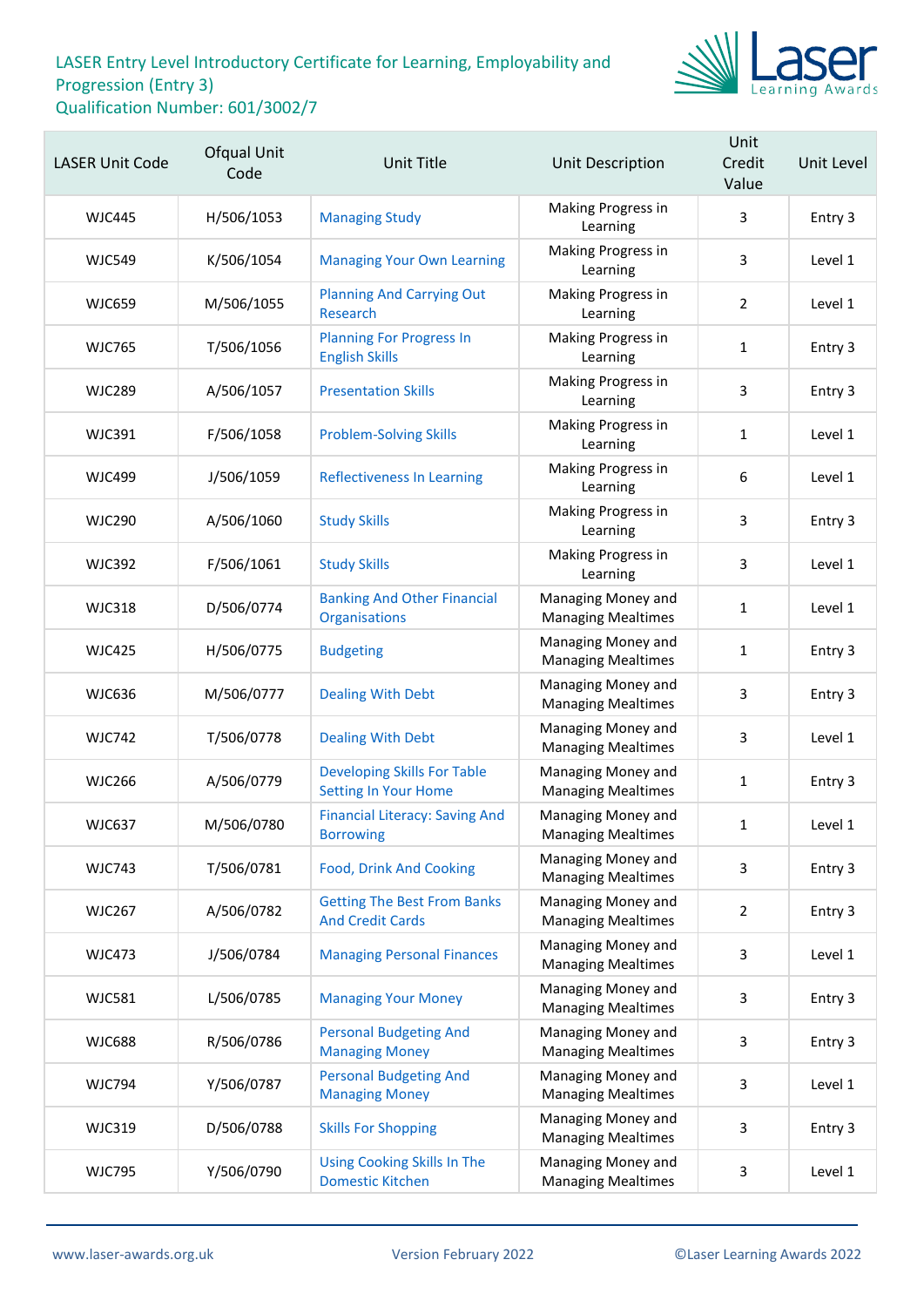

| <b>LASER Unit Code</b> | <b>Ofqual Unit</b><br>Code | Unit Title                                                                                     | <b>Unit Description</b>           | Unit<br>Credit<br>Value | Unit Level |
|------------------------|----------------------------|------------------------------------------------------------------------------------------------|-----------------------------------|-------------------------|------------|
| <b>WJC492</b>          | J/506/0980                 | <b>Developing Skills In</b><br><b>Assembling Mechanical</b><br>Components                      | Motor Vehicles and<br>Engineering | 3                       | Level 1    |
| <b>WJC598</b>          | L/506/0981                 | <b>Developing Skills In Electronic</b><br>Assembly                                             | Motor Vehicles and<br>Engineering | 3                       | Level 1    |
| <b>WJC705</b>          | R/506/0982                 | Developing Skills In Joining<br><b>Materials Using Welding</b>                                 | Motor Vehicles and<br>Engineering | 3                       | Level 1    |
| <b>WJC810</b>          | Y/506/0983                 | <b>Developing Skills In Making</b><br><b>Engineering Components</b><br><b>Using Hand Tools</b> | Motor Vehicles and<br>Engineering | 4                       | Level 1    |
| <b>WJC334</b>          | D/506/0984                 | <b>Developing Skills In Planning</b><br><b>And Making A Machined</b><br>Product                | Motor Vehicles and<br>Engineering | 6                       | Level 1    |
| <b>WJC439</b>          | H/506/0985                 | Developing Skills In Using A<br><b>Bench/Pedestal Drilling</b><br><b>Machine</b>               | Motor Vehicles and<br>Engineering | 4                       | Level 1    |
| <b>WJC544</b>          | K/506/0986                 | <b>Developing Skills In Wiring</b><br><b>Electrical Circuits And</b><br>Components             | Motor Vehicles and<br>Engineering | 3                       | Level 1    |
| <b>WJC652</b>          | M/506/0987                 | <b>Identification Of Basic</b><br><b>External And Internal Car</b><br>Parts                    | Motor Vehicles and<br>Engineering | $\mathbf{1}$            | Entry 3    |
| <b>WJC758</b>          | T/506/0988                 | <b>Identification Of Basic</b><br><b>External And Internal Car</b><br><b>Parts</b>             | Motor Vehicles and<br>Engineering | 3                       | Level 1    |
| <b>WJC283</b>          | A/506/0989                 | Motor Vehicle Workshop<br><b>Tools And Equipment</b>                                           | Motor Vehicles and<br>Engineering | $\overline{2}$          | Entry 3    |
| <b>WJC653</b>          | M/506/0990                 | <b>Tools, Equipment And</b><br><b>Materials For Vehicle</b><br>Maintenance                     | Motor Vehicles and<br>Engineering | 4                       | Level 1    |
| <b>WJC759</b>          | T/506/0991                 | <b>Vehicle Braking Systems</b>                                                                 | Motor Vehicles and<br>Engineering | 6                       | Level 1    |
| <b>WJC284</b>          | A/506/0992                 | <b>Vehicle Engine Operating</b><br><b>Principles</b>                                           | Motor Vehicles and<br>Engineering | 4                       | Entry 3    |
| <b>WJC386</b>          | F/506/0993                 | <b>Vehicle Fuel And Exhaust</b><br><b>Systems</b>                                              | Motor Vehicles and<br>Engineering | 5                       | Entry 3    |
| <b>WJC493</b>          | J/506/0994                 | <b>Vehicle Panel Preparation</b><br><b>Techniques</b>                                          | Motor Vehicles and<br>Engineering | 3                       | Entry 3    |
| <b>WJC599</b>          | L/506/0995                 | <b>Vehicle Steering And</b><br><b>Suspension Systems</b>                                       | Motor Vehicles and<br>Engineering | 5                       | Entry 3    |
| <b>WJC706</b>          | R/506/0996                 | <b>Vehicle Wheels And Tyre</b><br><b>Systems</b>                                               | Motor Vehicles and<br>Engineering | 4                       | Entry 3    |
| <b>WJC277</b>          | A/506/0913                 | <b>Average And Range</b>                                                                       | Numeracy                          | 1                       | Level 1    |
| <b>WJC381</b>          | F/506/0914                 | <b>Developing And Applying</b><br><b>Addition And Subtraction</b><br><b>Skills</b>             | Numeracy                          | $\mathbf{1}$            | Entry 3    |
| <b>WJC486</b>          | J/506/0915                 | <b>Developing And Applying</b><br><b>Fraction Skills</b>                                       | Numeracy                          | $\mathbf{1}$            | Entry 3    |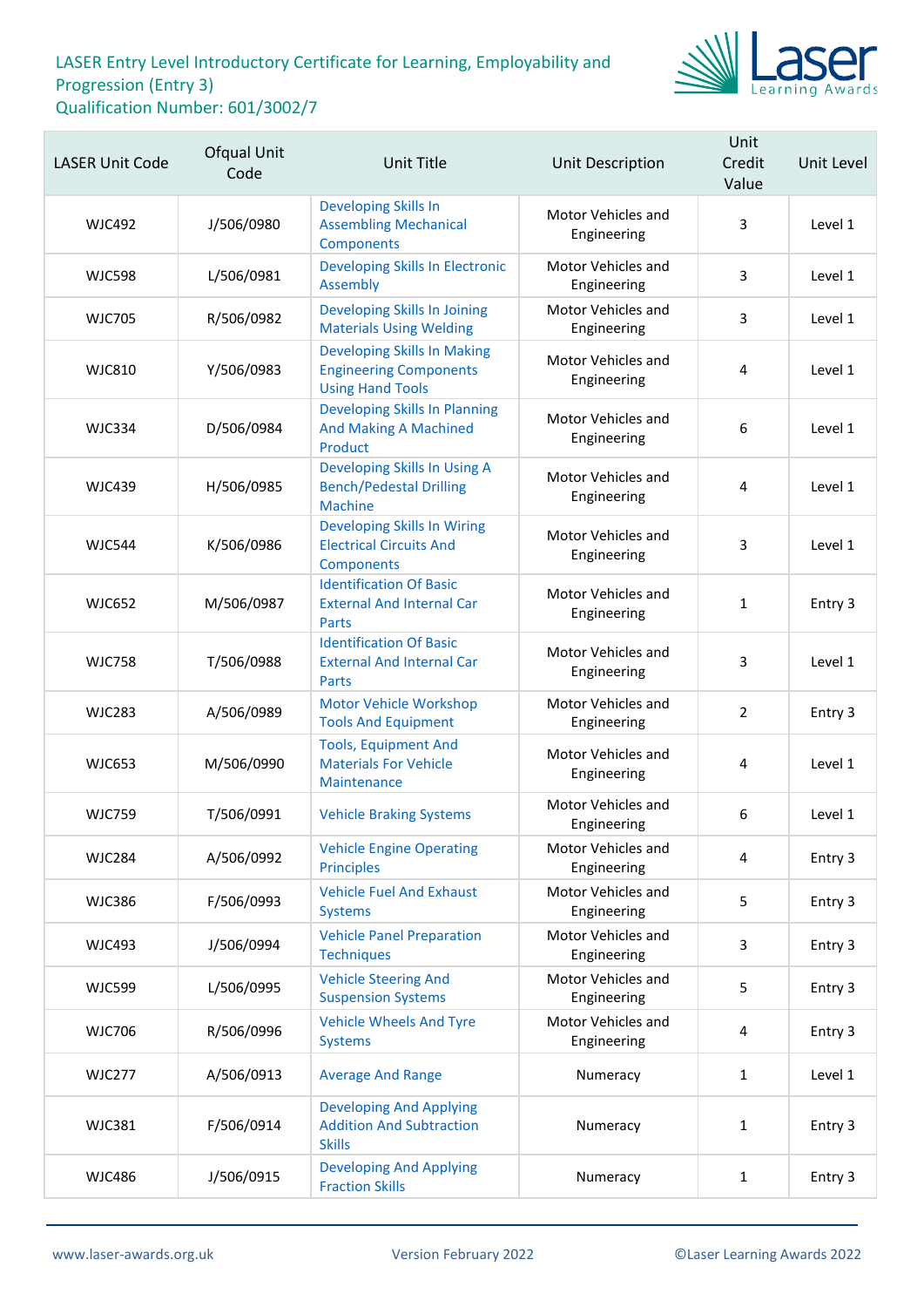

| <b>LASER Unit Code</b> | Ofqual Unit<br>Code | <b>Unit Title</b>                                                                           | Unit Description | Unit<br>Credit<br>Value | Unit Level |
|------------------------|---------------------|---------------------------------------------------------------------------------------------|------------------|-------------------------|------------|
| <b>WJC592</b>          | L/506/0916          | <b>Developing And Applying</b><br><b>Shape And Space Skills</b>                             | Numeracy         | 1                       | Entry 3    |
| <b>WJC698</b>          | R/506/0917          | <b>Dividing Whole Numbers</b>                                                               | Numeracy         | $\mathbf{1}$            | Entry 3    |
| <b>WJC804</b>          | Y/506/0918          | <b>Measure: Capacity And</b><br>Temperature                                                 | Numeracy         | $\mathbf{1}$            | Entry 3    |
| <b>WJC329</b>          | D/506/0919          | <b>Measure: Distance And</b><br>Length                                                      | Numeracy         | $\mathbf{1}$            | Entry 3    |
| <b>WJC699</b>          | R/506/0920          | <b>Measure: Time And</b><br>Temperature                                                     | Numeracy         | $\overline{2}$          | Level 1    |
| <b>WJC805</b>          | Y/506/0921          | <b>Measure: Weight</b>                                                                      | Numeracy         | $\mathbf{1}$            | Entry 3    |
| <b>WJC330</b>          | D/506/0922          | Money: Adding And<br>Subtracting                                                            | Numeracy         | $\mathbf{1}$            | Entry 3    |
| <b>WJC434</b>          | H/506/0923          | <b>Multiplying Whole Numbers</b>                                                            | Numeracy         | $\mathbf{1}$            | Entry 3    |
| <b>WJC538</b>          | K/506/0924          | Probability                                                                                 | Numeracy         | 1                       | Level 1    |
| <b>WJC648</b>          | M/506/0925          | <b>Tackling Number Problems</b>                                                             | Numeracy         | $\mathbf{1}$            | Level 1    |
| <b>WJC755</b>          | T/506/0926          | <b>Time</b>                                                                                 | Numeracy         | $\mathbf{1}$            | Entry 3    |
| <b>WJC278</b>          | A/506/0927          | <b>Understanding And Using 2D</b><br><b>Shapes</b>                                          | Numeracy         | $\mathbf{1}$            | Level 1    |
| <b>WJC382</b>          | F/506/0928          | <b>Understanding And Using</b><br><b>Decimals</b>                                           | Numeracy         | $\overline{2}$          | Level 1    |
| <b>WJC487</b>          | J/506/0929          | <b>Understanding And Using</b><br><b>Fractions</b>                                          | Numeracy         | $\overline{2}$          | Level 1    |
| <b>WJC279</b>          | A/506/0930          | <b>Understanding And Using</b><br>Percentages                                               | Numeracy         | $\overline{2}$          | Level 1    |
| <b>WJC383</b>          | F/506/0931          | Understanding Length,<br><b>Weight And Capacity</b>                                         | Numeracy         | $\mathbf{1}$            | Level 1    |
| <b>WJC488</b>          | J/506/0932          | <b>Understanding Numbers</b>                                                                | Numeracy         | $\overline{2}$          | Level 1    |
| <b>WJC593</b>          | L/506/0933          | <b>Understanding Perimeter And</b><br>Area                                                  | Numeracy         | $\mathbf{1}$            | Level 1    |
| <b>WJC700</b>          | R/506/0934          | <b>Understanding Volume</b>                                                                 | Numeracy         | $\mathbf{1}$            | Level 1    |
| <b>WJC806</b>          | Y/506/0935          | <b>Using Addition And</b><br>Subtraction                                                    | Numeracy         | $\mathbf{1}$            | Entry 3    |
| <b>WJC331</b>          | D/506/0936          | <b>Using Calculations: Addition</b><br><b>And Subtraction Of Whole</b><br><b>Numbers</b>    | Numeracy         | $\mathbf{1}$            | Level 1    |
| <b>WJC435</b>          | H/506/0937          | <b>Using Calculations:</b><br><b>Multiplication And Division Of</b><br><b>Whole Numbers</b> | Numeracy         | $\overline{2}$          | Level 1    |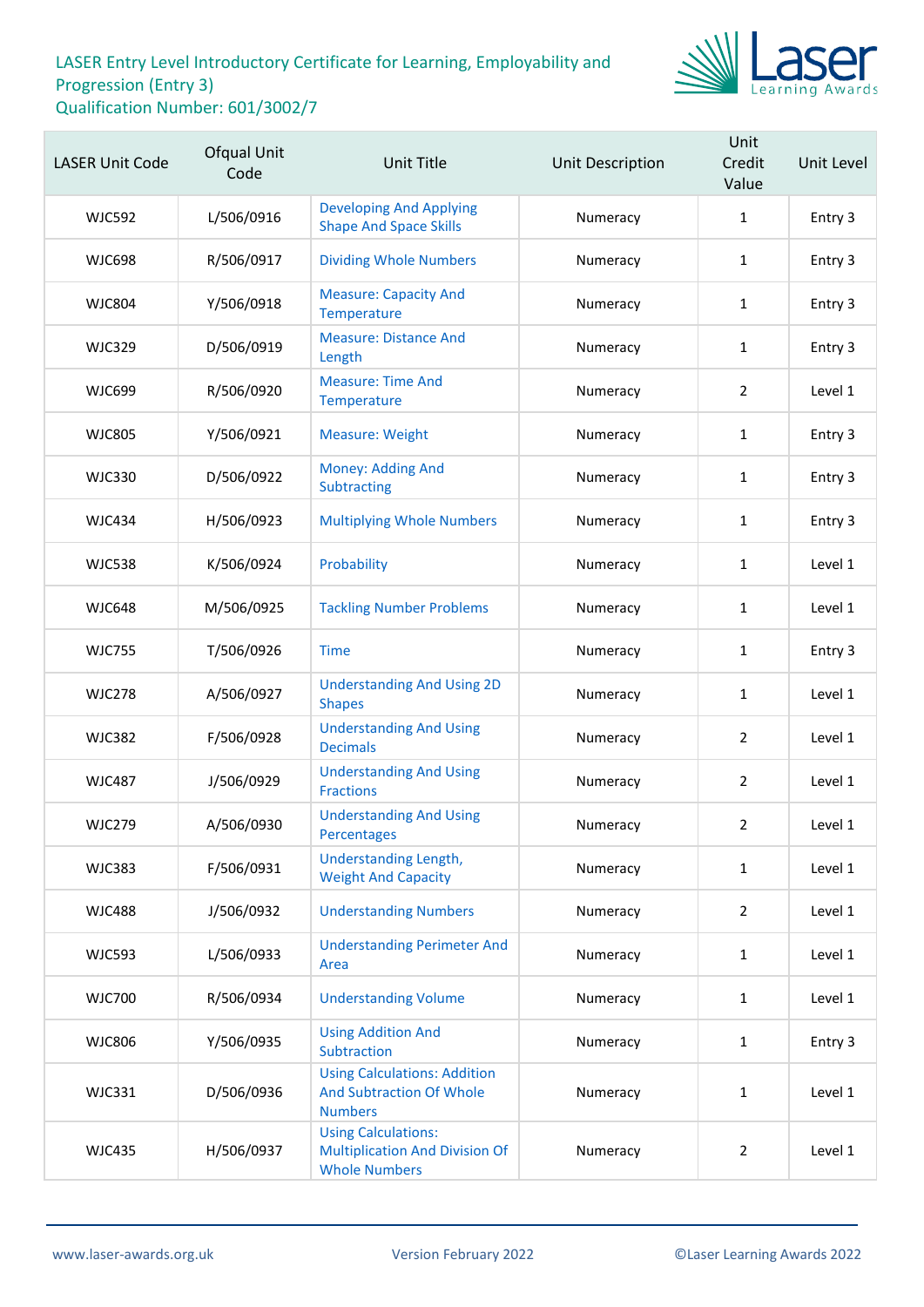

| <b>LASER Unit Code</b> | Ofqual Unit<br>Code | <b>Unit Title</b>                                                                           | <b>Unit Description</b> | Unit<br>Credit<br>Value | Unit Level |
|------------------------|---------------------|---------------------------------------------------------------------------------------------|-------------------------|-------------------------|------------|
| <b>WJC500</b>          | J/506/1062          | <b>Accounting In A Professional</b><br>Environment                                          | Other                   | 3                       | Level 1    |
| <b>WJC605</b>          | L/506/1063          | <b>Book-Keeping</b>                                                                         | Other                   | 3                       | Level 1    |
| <b>WJC712</b>          | R/506/1064          | <b>Creative Media Production</b><br><b>Skills</b>                                           | Other                   | 4                       | Level 1    |
| <b>WJC818</b>          | Y/506/1065          | <b>Fundraising</b>                                                                          | Other                   | 3                       | Level 1    |
| <b>WJC342</b>          | D/506/1066          | <b>ICT System Operation</b>                                                                 | Other                   | $\boldsymbol{6}$        | Level 1    |
| <b>WJC446</b>          | H/506/1067          | <b>Investigating Employment</b><br><b>Opportunities In The</b><br><b>Uniformed Services</b> | Other                   | 3                       | Level 1    |
| <b>WJC550</b>          | K/506/1071          | <b>Job Opportunities In Creative</b><br><b>Media</b>                                        | Other                   | 3                       | Level 1    |
| <b>WJC660</b>          | M/506/1072          | <b>Marketing</b>                                                                            | Other                   | 3                       | Level 1    |
| <b>WJC766</b>          | T/506/1073          | <b>Principles Of Cleaning Work</b>                                                          | Other                   | 3                       | Level 1    |
| <b>WJC291</b>          | A/506/1074          | <b>Public Service Careers</b>                                                               | Other                   | 3                       | Level 1    |
| <b>WJC393</b>          | F/506/1075          | <b>Social Media</b>                                                                         | Other                   | 3                       | Level 1    |
| <b>WJC714</b>          | R/506/1081          | <b>Supported Employment</b>                                                                 | Other                   | $\boldsymbol{6}$        | Entry 2    |
| <b>WJC819</b>          | Y/506/1082          | <b>Supported Employment</b>                                                                 | Other                   | $\boldsymbol{6}$        | Entry 3    |
| <b>WJC501</b>          | J/506/1076          | The UK Tourism Industry                                                                     | Other                   | $\overline{2}$          | Level 1    |
| <b>WJC606</b>          | L/506/1077          | <b>Working In The Cleaning</b><br>Industry                                                  | Other                   | $\mathbf{1}$            | Level 1    |
| <b>WJC713</b>          | R/506/1078          | <b>Working In Travel And</b><br><b>Tourism</b>                                              | Other                   | $\overline{3}$          | Level 1    |
| <b>WJC607</b>          | L/506/1080          | <b>Working With ICT Hardware</b><br><b>And Equipment</b>                                    | Other                   | 6                       | Level 1    |
| WJC691                 | R/506/0822          | <b>Acoustic Recording</b><br><b>Techniques</b>                                              | Performing Arts         | 6                       | Level 1    |
| <b>WJG554</b>          | T/617/3897          | <b>Composing Music</b>                                                                      | Performing Arts         | $\boldsymbol{6}$        | Level 1    |
| <b>WJC428</b>          | H/506/0825          | <b>Developing DJing Skills</b>                                                              | Performing Arts         | 3                       | Level 1    |
| <b>WJG557</b>          | T/617/3902          | <b>Developing Music Skills For</b><br><b>Solo Performance</b>                               | Performing Arts         | 6                       | Level 1    |
| <b>WJC640</b>          | M/506/0827          | <b>Developing Musical Ensemble</b><br><b>Skills</b>                                         | Performing Arts         | $\boldsymbol{6}$        | Level 1    |
| <b>WJC747</b>          | T/506/0828          | <b>Developing Oral Storytelling</b><br><b>Skills For Performance</b>                        | Performing Arts         | 3                       | Level 1    |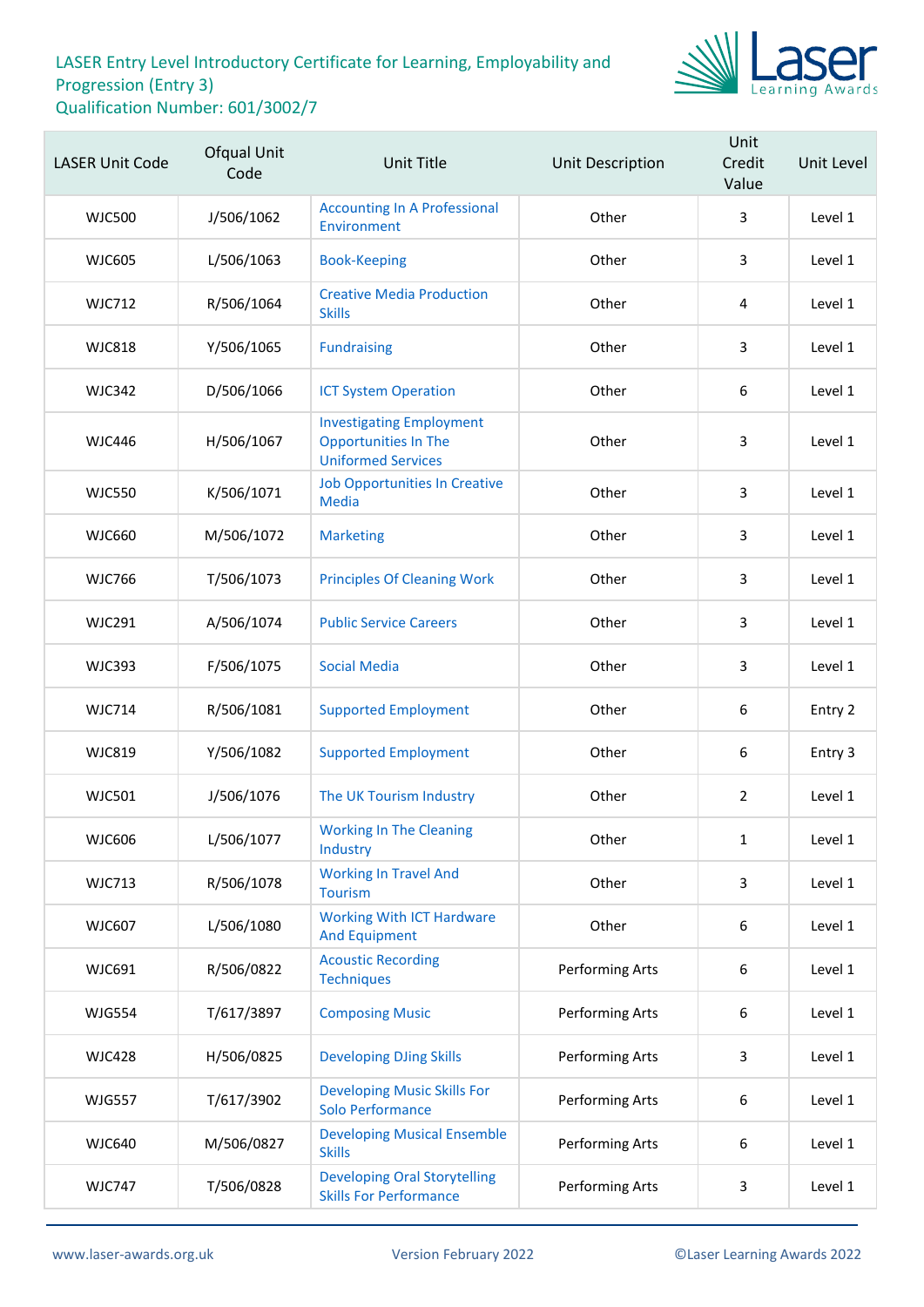

| <b>LASER Unit Code</b> | Ofqual Unit<br>Code | <b>Unit Title</b>                                                                                                           | Unit Description               | Unit<br>Credit<br>Value | Unit Level |
|------------------------|---------------------|-----------------------------------------------------------------------------------------------------------------------------|--------------------------------|-------------------------|------------|
| <b>WJC641</b>          | M/506/0830          | <b>Developing Performance</b><br><b>Improvisation Techniques</b>                                                            | Performing Arts                | 3                       | Level 1    |
| <b>WJC692</b>          | R/506/0836          | <b>Developing Technical Skills</b><br>For Performance In The Arts                                                           | Performing Arts                | 3                       | Level 1    |
| <b>WJC323</b>          | D/506/0838          | <b>Musical Theatre</b>                                                                                                      | Performing Arts                | 3                       | Level 1    |
| <b>WJC429</b>          | H/506/0839          | <b>Performance Skills</b>                                                                                                   | Performing Arts                | 3                       | Entry 3    |
| <b>WJC324</b>          | D/506/0841          | <b>Performing Physical Theatre</b>                                                                                          | Performing Arts                | 3                       | Level 1    |
| <b>WJC642</b>          | M/506/0844          | <b>Physical Performance Skills</b>                                                                                          | Performing Arts                | 3                       | Entry 3    |
| <b>WJC749</b>          | T/506/0845          | <b>Rehearsing For A Production</b>                                                                                          | Performing Arts                | 3                       | Level 1    |
| <b>WJC375</b>          | F/506/0847          | Song Writing Skills In Popular<br><b>Music</b>                                                                              | Performing Arts                | 6                       | Level 1    |
| <b>WJG573</b>          | M/617/3901          | <b>Sound And Audio Production</b><br><b>Skills</b>                                                                          | Performing Arts                | 3                       | Level 1    |
| <b>WJC588</b>          | L/506/0852          | <b>Understanding The Use Of</b><br><b>Digital Sampling Techniques</b><br><b>For Composing And Producing</b><br><b>Music</b> | Performing Arts                | 3                       | Level 1    |
| <b>WJC693</b>          | R/506/0853          | Using The Internet As A<br><b>Medium For Music</b>                                                                          | Performing Arts                | 3                       | Level 1    |
| <b>WJC625</b>          | M/506/0617          | <b>Accessing Public Transport</b>                                                                                           | Personal Safety and<br>Hygiene | 3                       | Entry 3    |
| <b>WJC731</b>          | T/506/0618          | <b>Care Of A Wheeled Vehicle</b><br>For The Purposes Of Safety                                                              | Personal Safety and<br>Hygiene | $\overline{2}$          | Level 1    |
| <b>WJC626</b>          | M/506/0620          | <b>Developing Personal Hygiene</b><br><b>Skills For Hands And Feet</b>                                                      | Personal Safety and<br>Hygiene | $\mathbf{1}$            | Entry 3    |
| <b>WJC732</b>          | T/506/0621          | <b>Developing Personal Hygiene</b><br><b>Skills For Oral Health</b>                                                         | Personal Safety and<br>Hygiene | $\mathbf{1}$            | Entry 3    |
| <b>WJC462</b>          | J/506/0624          | <b>Developing Skills For Hygiene</b><br><b>And Health</b>                                                                   | Personal Safety and<br>Hygiene | 3                       | Entry 3    |
| <b>WJC415</b>          | H/506/0629          | <b>Emergency And Basic Fire</b><br><b>Awareness</b>                                                                         | Personal Safety and<br>Hygiene | 2                       | Level 1    |
| <b>WJC254</b>          | A/506/0636          | <b>Food Hygiene</b>                                                                                                         | Personal Safety and<br>Hygiene | $\overline{2}$          | Level 1    |
| <b>WJC570</b>          | L/506/0639          | Food Hygiene, Safety And<br><b>Storage</b>                                                                                  | Personal Safety and<br>Hygiene | $\overline{3}$          | Entry 3    |
| <b>WJC464</b>          | J/506/0641          | <b>Health And Safety Awareness</b>                                                                                          | Personal Safety and<br>Hygiene | 1                       | Entry 3    |
| <b>WJC608</b>          | M/506/0083          | <b>Health And Safety In A</b><br><b>Practical Environment</b>                                                               | Personal Safety and<br>Hygiene | $\mathbf{1}$            | Level 1    |
| <b>WJC571</b>          | L/506/0642          | <b>Mobility And Orientation For</b><br><b>Learners With Additional</b><br><b>Needs</b>                                      | Personal Safety and<br>Hygiene | 3                       | Level 1    |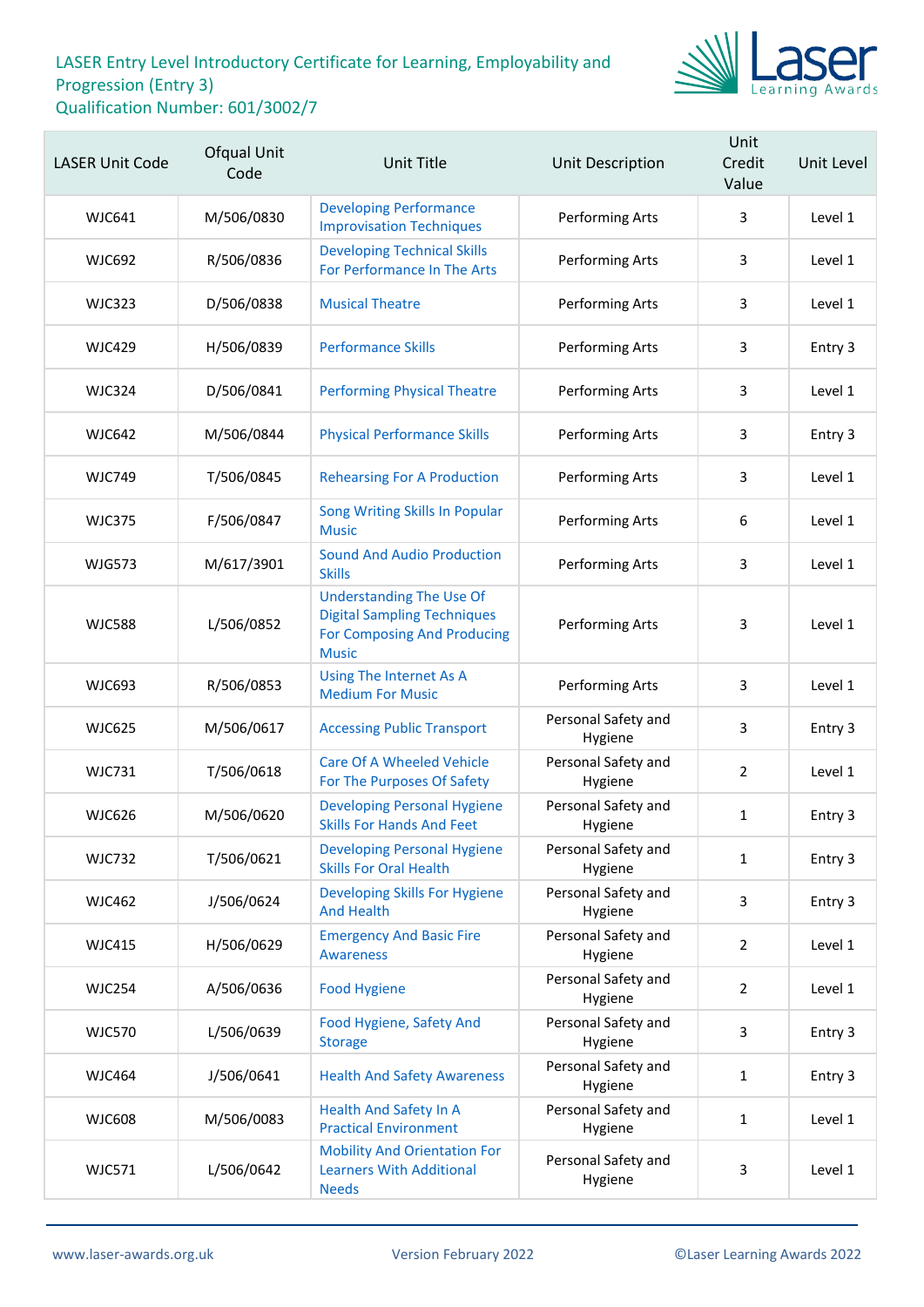

| <b>LASER Unit Code</b> | Ofqual Unit<br>Code | <b>Unit Title</b>                                                    | Unit Description               | Unit<br>Credit<br>Value | Unit Level |
|------------------------|---------------------|----------------------------------------------------------------------|--------------------------------|-------------------------|------------|
| WJC784                 | Y/506/0644          | <b>Personal Body Hygiene</b><br><b>Awareness</b>                     | Personal Safety and<br>Hygiene | $\mathbf{1}$            | Entry 3    |
| <b>WJC417</b>          | H/506/0646          | <b>Road Safety For Pedestrians</b>                                   | Personal Safety and<br>Hygiene | 3                       | Entry 3    |
| <b>WJC628</b>          | M/506/0648          | <b>Using An Ordnance Survey</b><br>Map                               | Personal Safety and<br>Hygiene | $\overline{2}$          | Level 1    |
| <b>WJC368</b>          | F/506/0749          | <b>College Induction</b>                                             | Preparing to Learn             | 3                       | Entry 2    |
| <b>WJC740</b>          | T/506/0750          | <b>College Induction</b>                                             | Preparing to Learn             | 3                       | Entry 3    |
| <b>WJC264</b>          | A/506/0751          | <b>College Induction</b>                                             | Preparing to Learn             | 3                       | Level 1    |
| <b>WJC578</b>          | L/506/0754          | <b>Developing A Personal</b><br><b>Learning Programme</b>            | Preparing to Learn             | 3                       | Entry 3    |
| <b>WJC792</b>          | Y/506/0756          | <b>Developing A Personal</b><br><b>Learning Programme</b>            | Preparing to Learn             | 3                       | Level 1    |
| <b>WJC527</b>          | K/506/0759          | <b>Developing Personal Learning</b><br><b>Skills</b>                 | Preparing to Learn             | 6                       | Level 1    |
| <b>WJC635</b>          | M/506/0763          | <b>Developing Personal Study</b><br><b>Skills</b>                    | Preparing to Learn             | 3                       | Entry 3    |
| <b>WJC370</b>          | F/506/0766          | <b>Induction To Study</b>                                            | Preparing to Learn             | 3                       | Level 1    |
| <b>WJC472</b>          | J/506/0767          | <b>Introduction To A Training</b><br>Course                          | Preparing to Learn             | 3                       | Entry 3    |
| <b>WJC579</b>          | L/506/0768          | <b>Introduction To A Training</b><br>Course                          | Preparing to Learn             | 3                       | Level 1    |
| <b>WJC686</b>          | R/506/0769          | <b>Making Choices About</b><br>Learning                              | Preparing to Learn             | 3                       | Level 1    |
| <b>WJC580</b>          | L/506/0771          | <b>Return To Learning</b>                                            | Preparing to Learn             | 3                       | Level 1    |
| <b>WJC687</b>          | R/506/0772          | <b>Setting Learning Goals</b>                                        | Preparing to Learn             | 3                       | Level 1    |
| <b>WJC793</b>          | Y/506/0773          | <b>Understanding And Achieving</b><br><b>Personal Learning Goals</b> | Preparing to Learn             | 3                       | Entry 3    |
| <b>WJC681</b>          | R/506/0710          | <b>Developing Parenting Skills</b>                                   | Relationships and<br>Parenting | 3                       | Entry 3    |
| <b>WJC314</b>          | D/506/0712          | <b>Managing Own Personal</b><br><b>Relationships With Others</b>     | Relationships and<br>Parenting | 3                       | Level 1    |
| <b>WJC523</b>          | K/506/0714          | <b>Managing Social Relationships</b>                                 | Relationships and<br>Parenting | $\overline{2}$          | Entry 3    |
| <b>WJC632</b>          | M/506/0715          | <b>Parenting Skills</b>                                              | Relationships and<br>Parenting | 3                       | Level 1    |
| <b>WJC737</b>          | T/506/0716          | <b>Positive Parenting Skills</b>                                     | Relationships and<br>Parenting | 3                       | Level 1    |
| <b>WJC260</b>          | A/506/0717          | <b>Sex And Relationship</b><br>Education                             | Relationships and<br>Parenting | 3                       | Level 1    |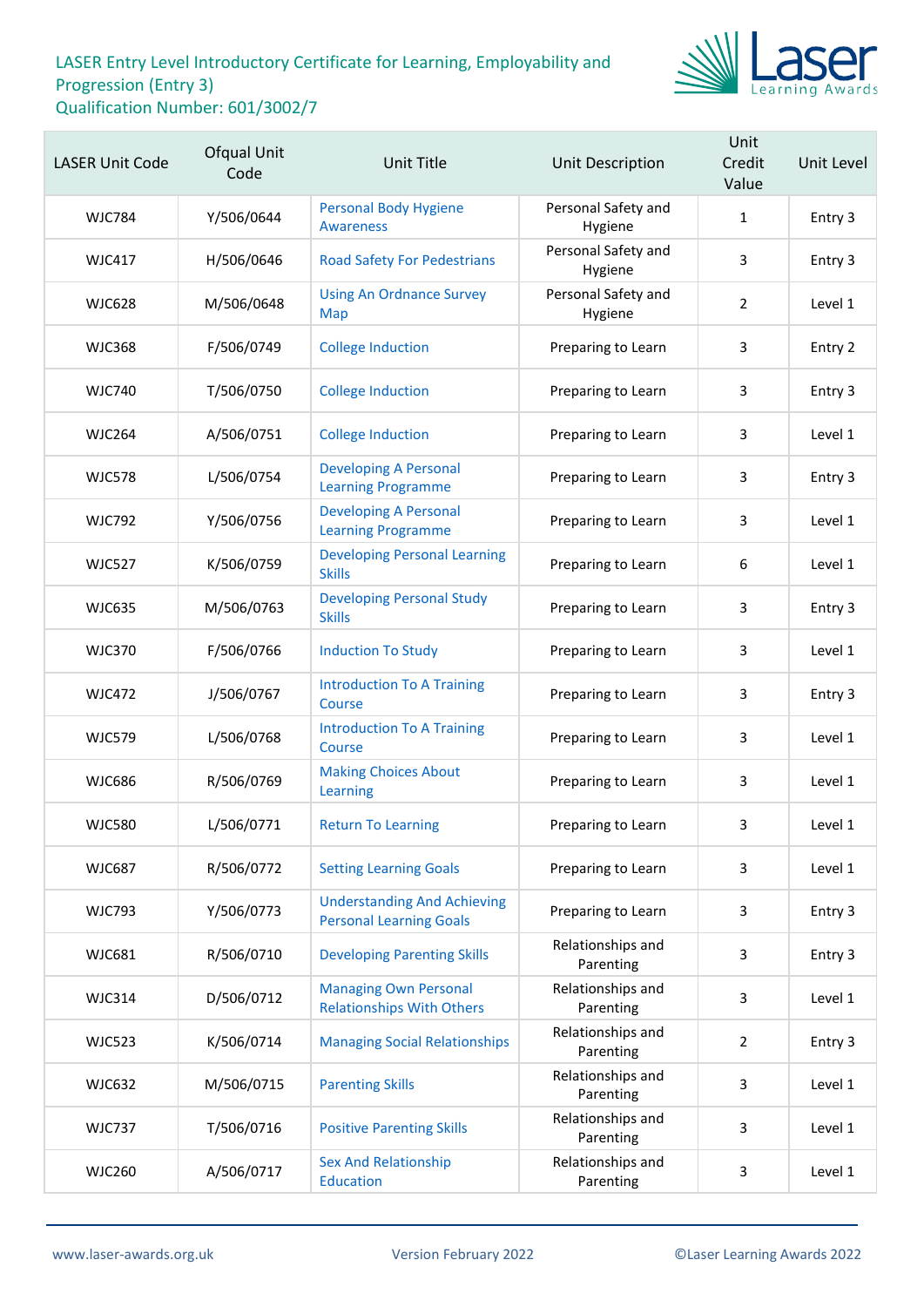

| <b>LASER Unit Code</b> | Ofqual Unit<br>Code | <b>Unit Title</b>                                                               | Unit Description                         | Unit<br>Credit<br>Value | Unit Level |
|------------------------|---------------------|---------------------------------------------------------------------------------|------------------------------------------|-------------------------|------------|
| <b>WJC366</b>          | F/506/0718          | <b>The Rights And</b><br><b>Responsibilities Of Parenting</b>                   | Relationships and<br>Parenting           | 3                       | Level 1    |
| <b>WJC469</b>          | J/506/0719          | <b>Understanding Family</b><br>Relationships                                    | Relationships and<br>Parenting           | 3                       | Entry 3    |
| <b>WJC261</b>          | A/506/0720          | <b>Understanding Family</b><br>Relationships                                    | Relationships and<br>Parenting           | 3                       | Level 1    |
| <b>WJG574</b>          | K/617/3833          | <b>Understanding Family</b><br>Relationships                                    | Relationships and<br>Parenting           | 3                       | Level 2    |
| <b>WJC575</b>          | L/506/0723          | <b>Understanding Relationships</b>                                              | Relationships and<br>Parenting           | 3                       | Entry 3    |
| <b>WJC682</b>          | R/506/0724          | <b>Understanding Your</b><br><b>Pregnancy And Preparation</b><br>For Your Baby  | Relationships and<br>Parenting           | 3                       | Level 1    |
| <b>WJC789</b>          | Y/506/0725          | <b>Young Parenthood</b>                                                         | Relationships and<br>Parenting           | $\overline{2}$          | Entry 3    |
| <b>WJC524</b>          | K/506/0728          | <b>Young Parenthood</b>                                                         | Relationships and<br>Parenting           | $\overline{2}$          | Level 1    |
| <b>WJC762</b>          | T/506/1025          | <b>Assembling Orders For</b><br><b>Dispatch In A Logistics</b><br>Environment   | Retail, Warehousing and<br>Manufacturing | 3                       | Level 1    |
| <b>WJC287</b>          | A/506/1026          | <b>Displaying Merchandise</b>                                                   | Retail, Warehousing and<br>Manufacturing | 3                       | Entry 3    |
| <b>WJC496</b>          | J/506/1028          | <b>Handling Money In A Sales</b><br><b>Situation</b>                            | Retail, Warehousing and<br>Manufacturing | 3                       | Entry 3    |
| WJC602                 | L/506/1029          | Handling Stock In A Retail<br>Environment                                       | Retail, Warehousing and<br>Manufacturing | 3                       | Entry 3    |
| <b>WJC497</b>          | J/506/1031          | Keeping The Work Area Clean,<br><b>Tidy And Safe In A Retail</b><br>Environment | Retail, Warehousing and<br>Manufacturing | 3                       | Entry 3    |
| <b>WJC709</b>          | R/506/1033          | Looking After Customers In A<br><b>Retail Environment</b>                       | Retail, Warehousing and<br>Manufacturing | 3                       | Entry 3    |
| <b>WJC339</b>          | D/506/1035          | <b>Moving Or Handling Goods</b><br><b>Manually</b>                              | Retail, Warehousing and<br>Manufacturing | $\overline{2}$          | Level 1    |
| <b>WJC444</b>          | H/506/1036          | <b>Picking Goods</b>                                                            | Retail, Warehousing and<br>Manufacturing | $\overline{2}$          | Level 1    |
| <b>WJG570</b>          | J/617/3824          | <b>Production Skills In</b><br>Manufacturing                                    | Retail, Warehousing and<br>Manufacturing | 3                       | Entry 3    |
| WJG571                 | D/617/3828          | <b>Receiving Goods</b>                                                          | Retail, Warehousing and<br>Manufacturing | 3                       | Level 1    |
| <b>WJC658</b>          | M/506/1041          | <b>Sorting Goods And Materials</b><br>For Recycling Or Disposal                 | Retail, Warehousing and<br>Manufacturing | 3                       | Level 1    |
| <b>WJC288</b>          | A/506/1043          | <b>Understanding Customer</b><br><b>Service</b>                                 | Retail, Warehousing and<br>Manufacturing | 3                       | Level 1    |
| <b>WJC764</b>          | T/506/1042          | <b>Understanding Customer</b><br><b>Service In The Retail Sector</b>            | Retail, Warehousing and<br>Manufacturing | 3                       | Level 1    |
| <b>WJC390</b>          | F/506/1044          | <b>Understanding Manufacturing</b>                                              | Retail, Warehousing and<br>Manufacturing | 3                       | Level 1    |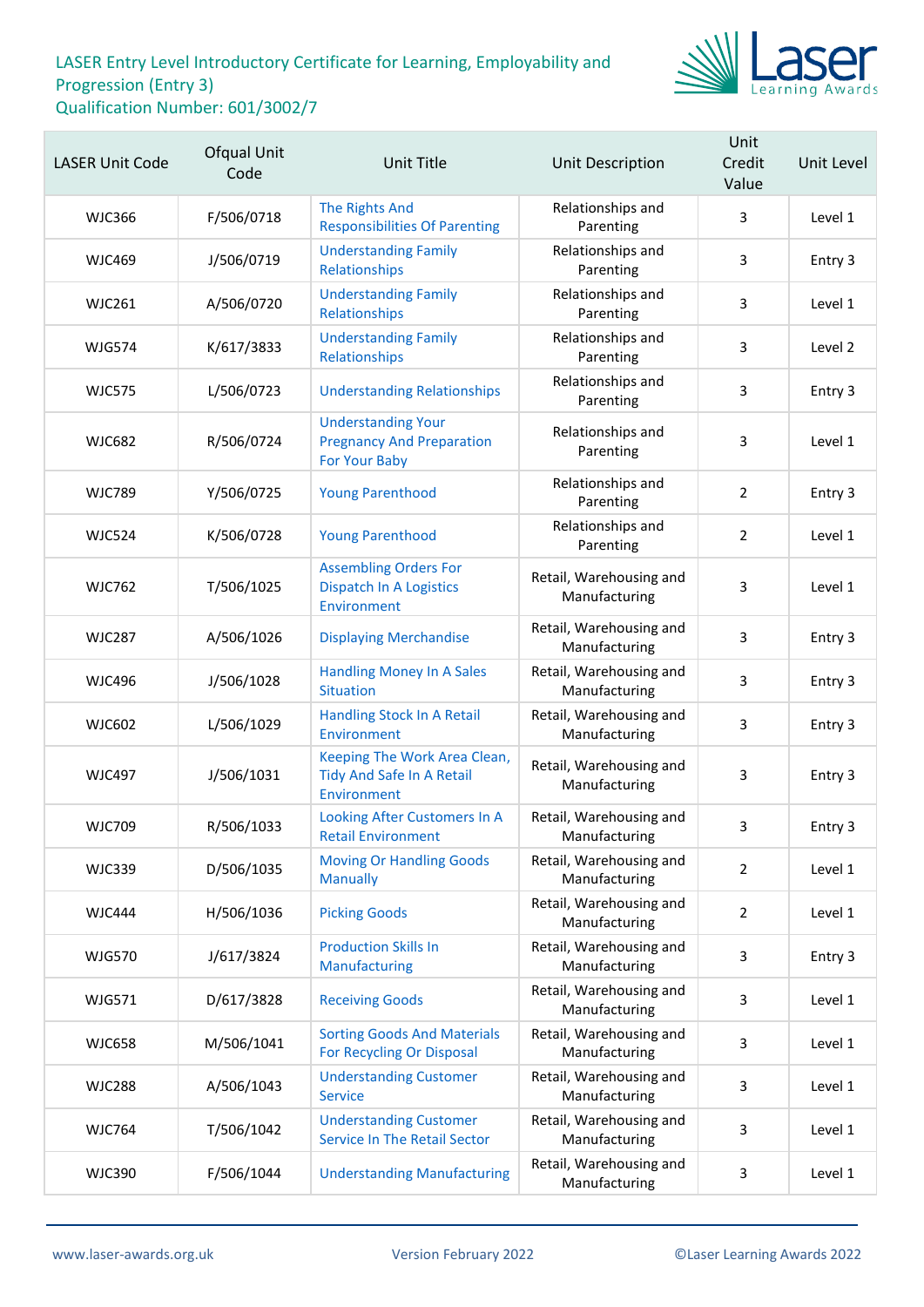

| <b>LASER Unit Code</b> | Ofqual Unit<br>Code | Unit Title                                                                   | Unit Description                                     | Unit<br>Credit<br>Value | Unit Level |
|------------------------|---------------------|------------------------------------------------------------------------------|------------------------------------------------------|-------------------------|------------|
| <b>WJC498</b>          | J/506/1045          | <b>Understanding The Business</b><br><b>Of Retail</b>                        | Retail, Warehousing and<br>Manufacturing             | $\overline{3}$          | Level 1    |
| <b>WJC604</b>          | L/506/1046          | <b>Understanding The Retail</b><br><b>Selling Process</b>                    | Retail, Warehousing and<br>Manufacturing             | 3                       | Level 1    |
| <b>WJC710</b>          | R/506/1047          | <b>Wrapping And Packing Goods</b>                                            | Retail, Warehousing and<br>Manufacturing             | $\overline{2}$          | Entry 3    |
| <b>WJC629</b>          | M/506/0651          | <b>Building Confidence And Self</b><br>Esteem                                | Self-Awareness, Self<br><b>Esteem and Confidence</b> | $\overline{2}$          | Entry 3    |
| <b>WJC734</b>          | T/506/0652          | <b>Coping Strategies</b>                                                     | Self-Awareness, Self<br><b>Esteem and Confidence</b> | 3                       | Level 1    |
| <b>WJC255</b>          | A/506/0653          | <b>Developing Personal</b><br><b>Confidence And Self</b><br><b>Awareness</b> | Self-Awareness, Self<br><b>Esteem and Confidence</b> | 3                       | Level 1    |
| <b>WJC361</b>          | F/506/0654          | <b>Developing Personal</b><br><b>Confidence And Self</b><br><b>Awareness</b> | Self-Awareness, Self<br><b>Esteem and Confidence</b> | 3                       | Level 2    |
| <b>WJC465</b>          | J/506/0655          | <b>Emotional Intelligence</b>                                                | Self-Awareness, Self<br><b>Esteem and Confidence</b> | 3                       | Entry 3    |
| <b>WJC572</b>          | L/506/0656          | <b>Improving Own Confidence</b>                                              | Self-Awareness, Self<br><b>Esteem and Confidence</b> | 3                       | Level 1    |
| <b>WJC678</b>          | R/506/0657          | <b>Understanding And Managing</b><br><b>Anger And Aggression</b>             | Self-Awareness, Self<br><b>Esteem and Confidence</b> | 3                       | Level 1    |
| <b>WJC785</b>          | Y/506/0658          | <b>Understanding And</b><br><b>Transforming Own Behaviour</b>                | Self-Awareness, Self<br><b>Esteem and Confidence</b> | 3                       | Level 1    |
| <b>WJC310</b>          | D/506/0659          | <b>Understanding Own Response</b><br>To Body Image                           | Self-Awareness, Self<br><b>Esteem and Confidence</b> | $\overline{2}$          | Level 1    |
| <b>WJC679</b>          | R/506/0660          | <b>Understanding Personal And</b><br><b>Interpersonal Conflict</b>           | Self-Awareness, Self<br><b>Esteem and Confidence</b> | 3                       | Level 1    |
| <b>WJC573</b>          | L/506/0673          | <b>Understanding Personal</b><br><b>Awareness</b>                            | Self-Awareness, Self<br><b>Esteem and Confidence</b> | 3                       | Level 1    |
| <b>WJC520</b>          | K/506/0678          | <b>Understanding Self And</b><br><b>Others</b>                               | Self-Awareness, Self<br><b>Esteem and Confidence</b> | 3                       | Entry 3    |
| <b>WJC483</b>          | J/506/0882          | <b>Understanding Self In Conflict</b>                                        | Self-Awareness, Self<br><b>Esteem and Confidence</b> | 3                       | Level 1    |
| <b>WJC630</b>          | M/506/0679          | <b>Understanding The Victim</b>                                              | Self-Awareness, Self<br><b>Esteem and Confidence</b> | 3                       | Level 1    |
| <b>WJC569</b>          | L/506/0611          | <b>Domestic Abuse Awareness</b>                                              | Social Issues                                        | 3                       | Level 1    |
| <b>WJC414</b>          | H/506/0615          | <b>Understanding Cultural</b><br><b>Differences</b>                          | Social Issues                                        | 3                       | Entry 3    |
| <b>WJC359</b>          | F/506/0623          | <b>Understanding Discrimination</b>                                          | Social Issues                                        | 3                       | Entry 3    |
| <b>WJC783</b>          | Y/506/0627          | <b>Understanding Diversity In</b><br>Society                                 | Social Issues                                        | 3                       | Entry 3    |
| <b>WJC308</b>          | D/506/0631          | <b>Understanding Diversity In</b><br>Society                                 | Social Issues                                        | 3                       | Level 1    |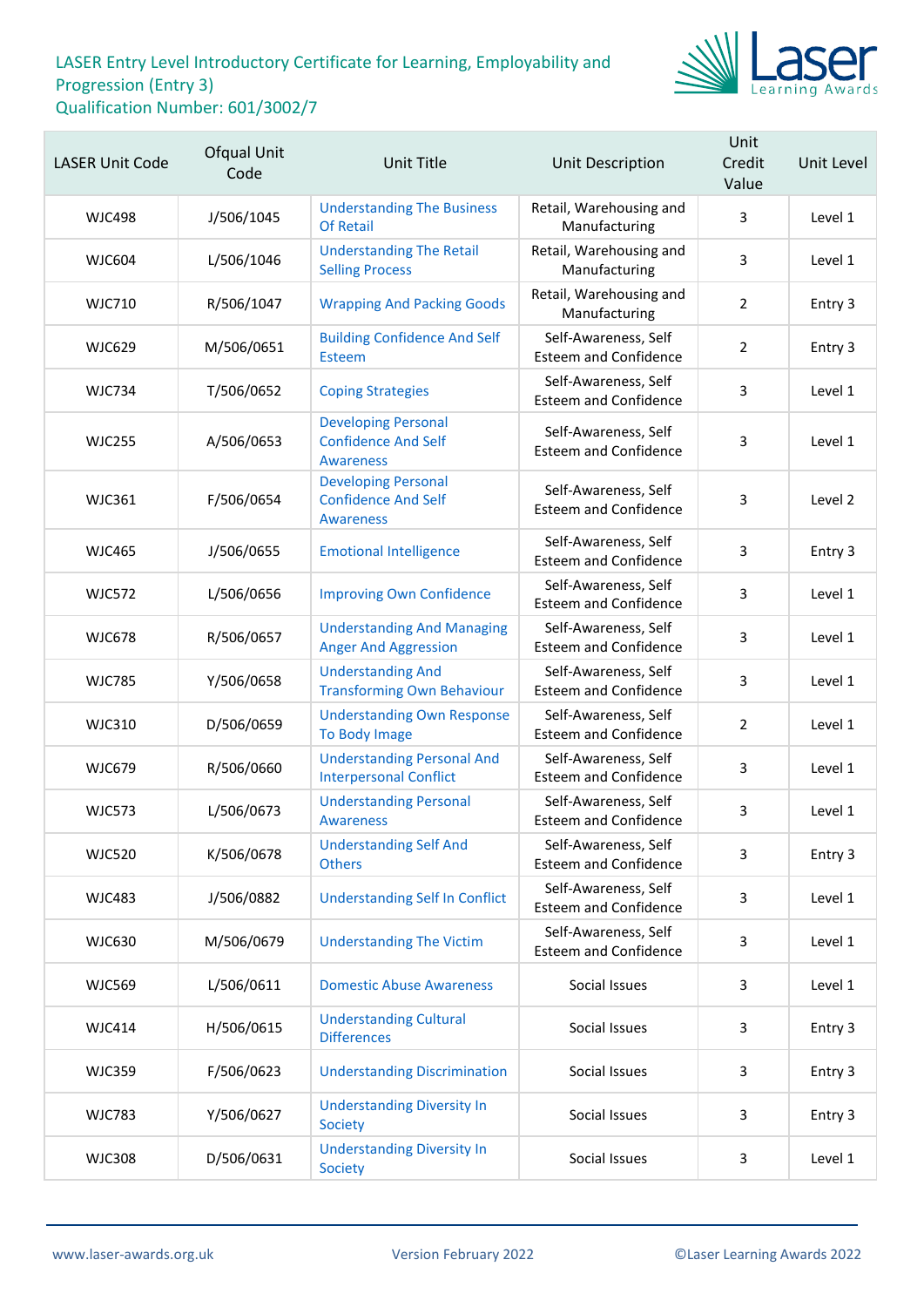

| <b>LASER Unit Code</b> | Ofqual Unit<br>Code | <b>Unit Title</b>                                              | Unit Description         | Unit<br>Credit<br>Value | Unit Level |
|------------------------|---------------------|----------------------------------------------------------------|--------------------------|-------------------------|------------|
| <b>WJC416</b>          | H/506/0632          | <b>Understanding Eating</b><br><b>Disorders</b>                | Social Issues            | $\mathbf{1}$            | Level 1    |
| <b>WJC627</b>          | M/506/0634          | <b>Understanding Equal</b><br>Opportunities                    | Social Issues            | 3                       | Level 1    |
| <b>WJC463</b>          | J/506/0638          | <b>Understanding Prejudice And</b><br><b>Discrimination</b>    | Social Issues            | 3                       | Level 1    |
| <b>WJC360</b>          | F/506/0640          | <b>Understanding Prejudice And</b><br><b>Discrimination</b>    | Social Issues            | 3                       | Level 2    |
| <b>WJC677</b>          | R/506/0643          | <b>Understanding The Issue Of</b><br>Obesity                   | Social Issues            | $\overline{2}$          | Level 1    |
| <b>WJC309</b>          | D/506/0645          | <b>Understanding The</b><br><b>Restorative Justice Process</b> | Social Issues            | 3                       | Level 1    |
| <b>WJC517</b>          | K/506/0647          | <b>Understanding Young People,</b><br><b>Law And Order</b>     | Social Issues            | 3                       | Entry 3    |
| <b>WJC733</b>          | T/506/0649          | <b>Understanding Young People,</b><br><b>Law And Order</b>     | Social Issues            | 3                       | Level 1    |
| <b>WJC518</b>          | K/506/0650          | <b>Understanding Young People,</b><br><b>Law And Order</b>     | Social Issues            | 3                       | Level 2    |
| <b>WJC539</b>          | K/506/0938          | <b>Careers In Sport And Active</b><br>Leisure                  | Sport and Active Leisure | 3                       | Level 1    |
| <b>WJC649</b>          | M/506/0939          | <b>Health And Fitness</b>                                      | Sport and Active Leisure | 3                       | Entry 3    |
| <b>WJC540</b>          | K/506/0941          | <b>How The Body Works</b>                                      | Sport and Active Leisure | 4                       | Level 1    |
| <b>WJC650</b>          | M/506/0942          | <b>Improving Own Fitness</b>                                   | Sport and Active Leisure | 3                       | Entry 3    |
| <b>WJC756</b>          | T/506/0943          | <b>Improving Personal Health</b><br><b>And Fitness</b>         | Sport and Active Leisure | 3                       | Entry 3    |
| <b>WJC280</b>          | A/506/0944          | <b>Indoor Team Games</b>                                       | Sport and Active Leisure | 3                       | Entry 3    |
| <b>WJC384</b>          | F/506/0945          | <b>Participating In Leisure</b><br><b>Activities</b>           | Sport and Active Leisure | 3                       | Entry 3    |
| <b>WJC489</b>          | J/506/0946          | Planning A Trip To A Visitor<br><b>Attraction</b>              | Sport and Active Leisure | 4                       | Level 1    |
| <b>WJC594</b>          | L/506/0947          | <b>Planning And Participating In</b><br><b>Short Walks</b>     | Sport and Active Leisure | 3                       | Entry 3    |
| <b>WJC701</b>          | R/506/0948          | <b>Planning Own Fitness</b><br>Programme                       | Sport and Active Leisure | 4                       | Level 1    |
| <b>WJC807</b>          | Y/506/0949          | <b>Risks And Hazards In Sport</b><br><b>And Active Leisure</b> | Sport and Active Leisure | 3                       | Level 1    |
| <b>WJC595</b>          | L/506/0950          | <b>Taking Part In Exercise And</b><br><b>Fitness</b>           | Sport and Active Leisure | 4                       | Level 1    |
| <b>WJC702</b>          | R/506/0951          | <b>Taking Part In Sport</b>                                    | Sport and Active Leisure | 3                       | Entry 3    |
| <b>WJC808</b>          | Y/506/0952          | <b>Taking Part In Sport</b>                                    | Sport and Active Leisure | 3                       | Level 1    |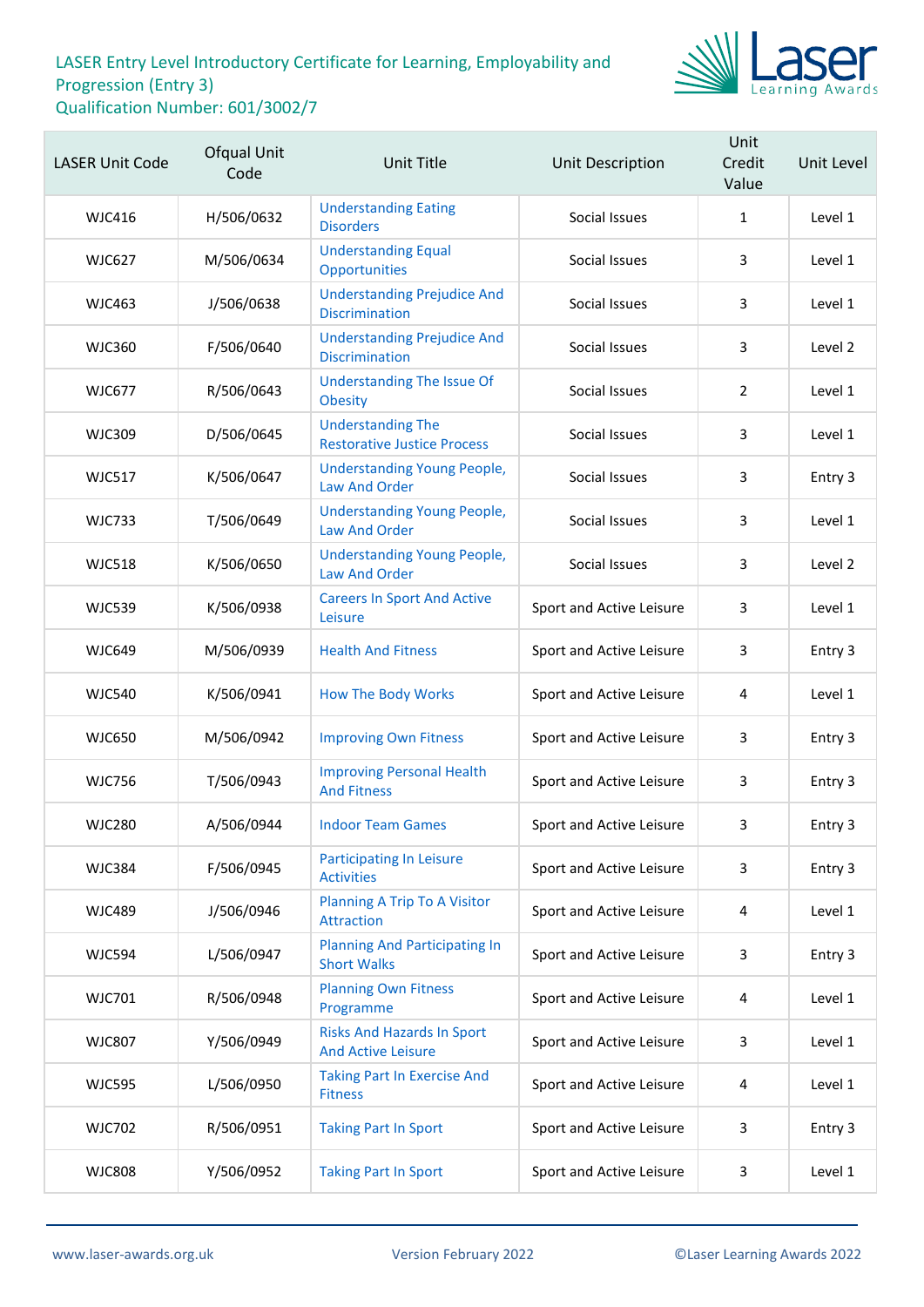

| <b>LASER Unit Code</b> | Ofqual Unit<br>Code | <b>Unit Title</b>                                                                   | Unit Description         | Unit<br>Credit<br>Value | Unit Level |
|------------------------|---------------------|-------------------------------------------------------------------------------------|--------------------------|-------------------------|------------|
| <b>WJC436</b>          | H/506/0954          | The Angling Environment                                                             | Sport and Active Leisure | 3                       | Entry 3    |
| <b>WJC541</b>          | K/506/0955          | <b>Understanding Nutrition,</b><br><b>Performance And Healthy</b><br><b>Eating</b>  | Sport and Active Leisure | 3                       | Level 1    |
| <b>WJC651</b>          | M/506/0956          | <b>Understanding Physical</b><br><b>Activity And Health</b>                         | Sport and Active Leisure | 6                       | Entry 3    |
| <b>WJC638</b>          | M/506/0794          | <b>Effective Skills, Qualities And</b><br><b>Attitudes For Learning And</b><br>Work | Work Experience          | 3                       | Entry 3    |
| <b>WJC744</b>          | T/506/0795          | <b>Learning Through Work</b><br><b>Experience</b>                                   | Work Experience          | 3                       | Entry 3    |
| <b>WJC268</b>          | A/506/0796          | <b>Learning Through Work</b><br><b>Experience</b>                                   | Work Experience          | 3                       | Level 1    |
| <b>WJC371</b>          | F/506/0797          | <b>Participating In A Vocational</b><br><b>Taster</b>                               | <b>Work Experience</b>   | $\overline{2}$          | Entry 3    |
| <b>WJC502</b>          | K/506/0082          | <b>Participating In A Vocational</b><br><b>Taster</b>                               | Work Experience          | $\overline{2}$          | Level 1    |
| <b>WJC551</b>          | L/506/0107          | <b>Participating In A Vocational</b><br><b>Taster</b>                               | Work Experience          | $\overline{2}$          | Level 2    |
| <b>WJC394</b>          | H/506/0081          | <b>Preparation For Work</b><br><b>Experience</b>                                    | <b>Work Experience</b>   | 1                       | Entry 3    |
| <b>WJC474</b>          | J/506/0798          | <b>Understanding A Work</b><br><b>Experience Placement</b>                          | <b>Work Experience</b>   | 3                       | Entry 3    |
| <b>WJC582</b>          | L/506/0799          | <b>Understanding What</b><br><b>Volunteering Is About</b>                           | Work Experience          | 1                       | Level 1    |
| <b>WJC745</b>          | T/506/0800          | Volunteering                                                                        | <b>Work Experience</b>   | $\overline{2}$          | Entry 3    |
| <b>WJC269</b>          | A/506/0801          | <b>Work Experience</b>                                                              | Work Experience          | 3                       | Level 1    |
| <b>WJC372</b>          | F/506/0802          | <b>Work-Based Experience</b>                                                        | <b>Work Experience</b>   | 3                       | Entry 3    |
| <b>WJC475</b>          | J/506/0803          | <b>Work-Based Experience</b>                                                        | <b>Work Experience</b>   | 3                       | Level 1    |
| <b>WJC583</b>          | L/506/0804          | <b>Work-Based Placement</b>                                                         | <b>Work Experience</b>   | 3                       | Level 1    |
| WJC421                 | H/506/0730          | <b>Building A Personal Career</b><br>Portfolio                                      | <b>Work Preparation</b>  | 3                       | Level 1    |
| <b>WJC525</b>          | K/506/0731          | <b>Building A Personal Career</b><br>Portfolio                                      | <b>Work Preparation</b>  | 3                       | Level 2    |
| <b>WJC633</b>          | M/506/0732          | <b>Career Planning And Making</b><br><b>Applications</b>                            | <b>Work Preparation</b>  | 3                       | Entry 3    |
| <b>WJC738</b>          | T/506/0733          | <b>Career Preparation</b>                                                           | <b>Work Preparation</b>  | $\mathbf{1}$            | Entry 3    |
| <b>WJC576</b>          | L/506/0737          | <b>Career Preparation</b>                                                           | <b>Work Preparation</b>  | $\mathbf{1}$            | Level 1    |